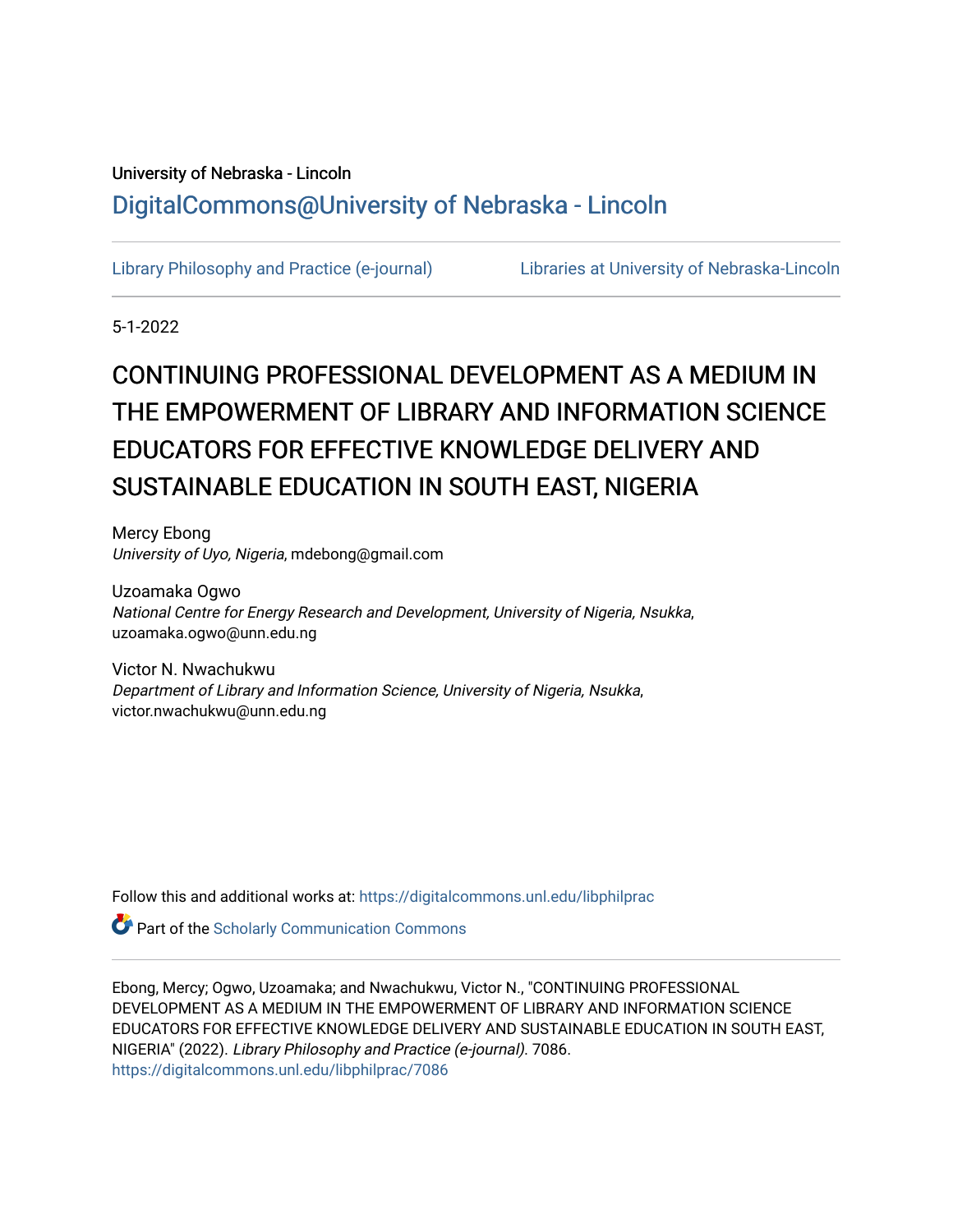# **CONTINUING PROFESSIONAL DEVELOPMENT AS A MEDIUM IN THE EMPOWERMENT OF LIBRARY AND INFORMATION SCIENCE EDUCATORS FOR EFFECTIVE KNOWLEDGE DELIVERY AND SUSTAINABLE EDUCATION IN SOUTH EAST, NIGERIA**

**By**

Ebong, Mercy University of Uyo, Nigeria. **[mdebong@gmail.com](mailto:mdebong@gmail.com)**

Ogwo, Uzoamaka National Centre for Energy Research and Development, University of Nigeria, Nsukka. **[uzoamaka.ogwo@unn.edu.ng](mailto:uzoamaka.ogwo@unn.edu.ng)**

and

Nwachukwu, Victor N. Department of Library and Information Science, University of Nigeria, Nsukka. **[victor.nwachukwu@unn.edu.ng](mailto:victor.nwachukwu@unn.edu.ng)**

#### **Abstract**

*This study investigated continuing professional Development as a medium in the empowerment of library and information science Educators for effective knowledge delivery and sustainable Education in south East Nigeria. Five research questions guided the study. The study adopted descriptive survey design. The population of the study consisted of 282 library information science educators in five selected federal universities in South East, Nigeria. The validated instrument was trial tested using 20 respondent which comprises of 15 female library information science Educators (LISE) and5 male LISE which was outside the study area. The overall reliability coefficient of 0.89 of the instrument was ascertained using cronbach Alpha reliability method. Similarly, Frequency distribution(F) and percentage (%) was used in data analysis. The major findings revealed that adequate it innovative skills must serve as a catalyst in promoting continuing professional Development programme among library information science Educators (LISE'S) in South-East Nigeria. Based on the findings, it was recommended that a sound technical training, re-training and skill improvement programs are to be created to continuously induct the staff to the newly emerging technologies and method and professional should be encourage to participate in refreshers courses, symposia, seminars, conferences and workshop. This would offer broad exposure to technical competency and efficiency of the professional Educators for effective service delivery.* 

*Keywords: Education, Empowerment, Academic, Continuing professional Development and service delivery.* 

# **Introduction**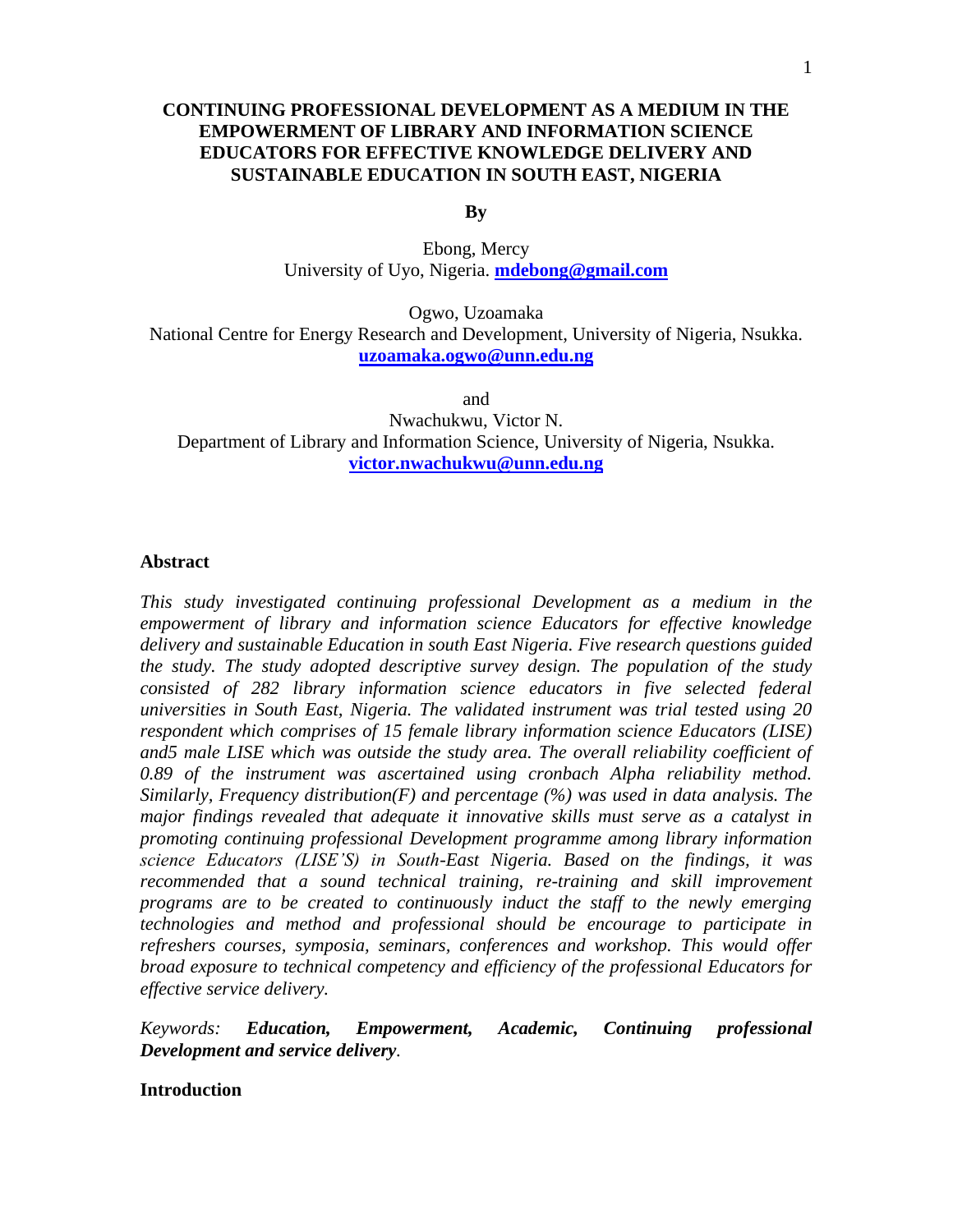Education remains the best legacy a nation can give to her citizen. It is an instrument for the purposeful and constructive building of the nation through human capital development. Ismail (2020) stated that education provide the fulcrum around which any national developmental policies evolve and revolve. Ahmed, Abduarim and Mallanti (2019) opined that education prepared ab individual the opportunity to fit in the society for relevance. Similarly, Offorma (2015) stated that education has been described as something more than schooling because people are schooled to be accepted in the society, but they are educated to create or recreate one. In order words, education is a vital tool that enables the learner to face the challenges of the society and life. Further, Balogun (2010) confirmed that education is the light without which the whole would be in darkness. Federal Republic of Nigeria (2014) stated that education is seen as an instrument per-excellence in achieving national goal. Usman (2015) cited Sule (2013) thoroughly connotes that sound education entails primary education, secondary education, tertiary education include Advance education programmes such as Continuing Professional Development Programmes (CPDP). The authors stated these aspect of education prepares the individuals to adapt to social and technologically change which specifically enhance Continuing Professional Development (CPD).

Academic library is a concept that should be discuss as far as Continuing Professional Development (CPD) among library information science educators for knowledge delivery is concern. Academic library are library located in universities, polytechnics, college delivery. Ayougbe, Jidere and Ogwo (2021) connote that academic libraries are integral part of the parent institution which are primarily established to support the mission and vision of the institution. The major purpose of academic library is to support the objects of the parent institution through the acquisition, organization, presentation and dissemination of information resources to support academic activities. Ibenne (2010) observe that academic libraries play important roles in supporting research in all subjects and discipline within their host universities. Ayolugbe eta'l (2021) emphasized that academic libraries have the responsibility to make information resources available and accessible to users in remote tone and space especially in the present digital library environment Issa (2010) buttressed that the integration of digital technologies in library operation has given rise to Continuing Professional Development Programmes (CPDP) so as to equip the young incoming librarian with innovation skills, potentials and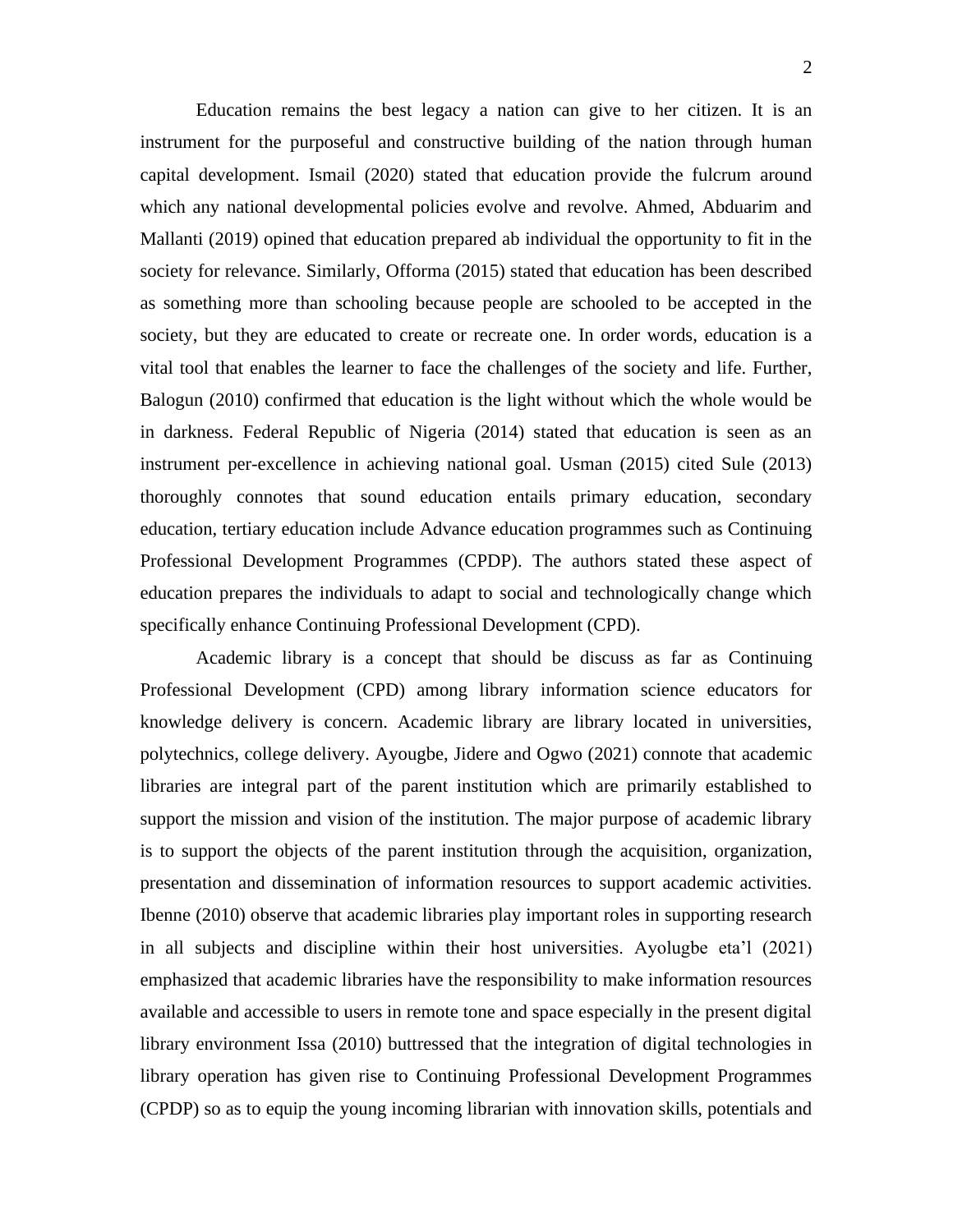technical knowledge with the view of improving their world. The author revealed that the applications of social net working tools. Library operation is a way of empowering the library information science education with Continuing Professional Development in order to enable them face academic realities within the educational environment.

In view of Ayolugbe, Jidere & Ogwo (2021) emphasized that the integration of cutting-edge technology such as smart phones, tables, computer technologies are systematic approach of empowering library information science educators through Continuing Professional Development (CPD) for effective knowledge delivery.

Empowerment has been defined by different scholars and school of thought. According to association of College and Research Libraries (ACRL) (2014) define empowerment as the ability to take control over one's circumstances. Robert-Okah (2011) perceived it as a process of aiding one towards enhancing of one's capability and potential and thereby making one self-reliant and productive in any situation. Ozioko (2012) emphasized that it is the management practice of sharing information, rewards and power with employees so that they can take initiatives, make decisions and solve problems to improve services and performance. Similarly, Librarians empower their staff in order to bridge the gap created between tradition library services delivery and ICT citizens who are modern information seekers. Ozioko (2012) buttressed that empowerment is need among library information science educators so that they can be equipped with requisite skills for efficiency within their work performance. These can be achieved through workshop, conferences, seminars, in house-training, on the job training, Network with other professionals and etc. The same author highlighted the important of CPD programme among LIS Educators. They includes: CPD is essential for long life learning, it improves professional practices, it enhances professional competencies and same time create room for inbuilt innovation and for effective knowledge sharing and sustainable education.

According to Kulkarni & Deshpande (2012) asserted that the quality of service delivery is the most important factor among library information science educators. The global of technology has continued to reposition information service delivery among librarians in various academic libraries in order to improve Administrative and pedagogical activities. Ewulum, Ekere Ebobo (2019) perceived service delivery framework as a set of principles, standards, policies and canons used to guide the designs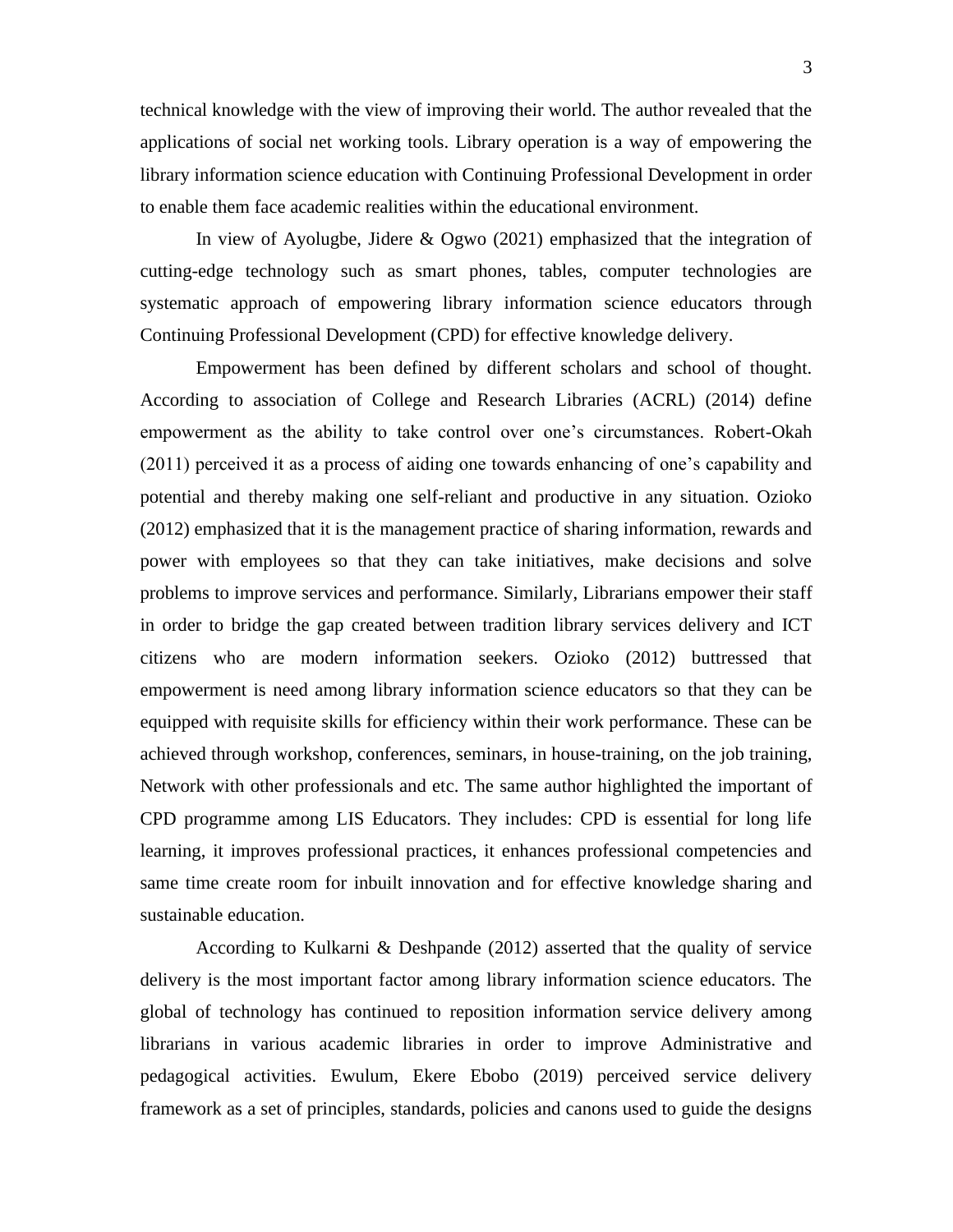development deployments, operation and retirements of services delivered by the service provider with a view of offering a consistent service to the user community. similarly Dika and Jrgbefurne (2017) sees service delivery as a component of business that entails interaction between service providers and clients were the providers offers a service whether that, be information or task and a client either finds value or loses value. Therefore, a good information service delivery should provide the recipients with an increased value.

The advent of Information and Communication Technologies (ICTs) has revolutionized the library environment and has played an unprecedented role such that library practices, operations and services have dramatically changed from analogue to automated system. Nagarajan (2012) stressed that ICTs have drastically changed every facet of human endeavors of which library is not an exception, such that libraries are now deeply engaged in digitization of almost all library resources in order to provide a fast, interactive and dynamic information services to users.In corroboration to this, Igwesi (2012) echoed that the current digital system of information generation and dissemination proposes a paradigm shift for librarians to acquire new skills in the digital information system management. According to Asom & Suleiman (2017) stated that digital information system management refers to the overall competencies, knowledge, knowhow, skills and attitudes necessary to create, store, organize, retrieve and disseminate digital information in digital libraries (Pandita 2013). The competency of digital librarian is represented by different set of skills, attitudes and values that will enable him/her to work as digital information professional or digital knowledge worker and communicator (Sarrafzadeh 2010). The first skill and competency that a digital librarian is expected to develop is the ability to manage the knowledge and digital library in terms of digital knowledge and digital library management, (Pandita 2013). In agreement to this, Ezeani and Ekere (2009) stressed that librarians and information professionals presently operate within a professional climate that is characterized by change. Hence, initial qualification of any professional is not enough. Individuals need to constantly up-date their skills and knowledge in order to remain relevant in the face of rapidly changing library environment.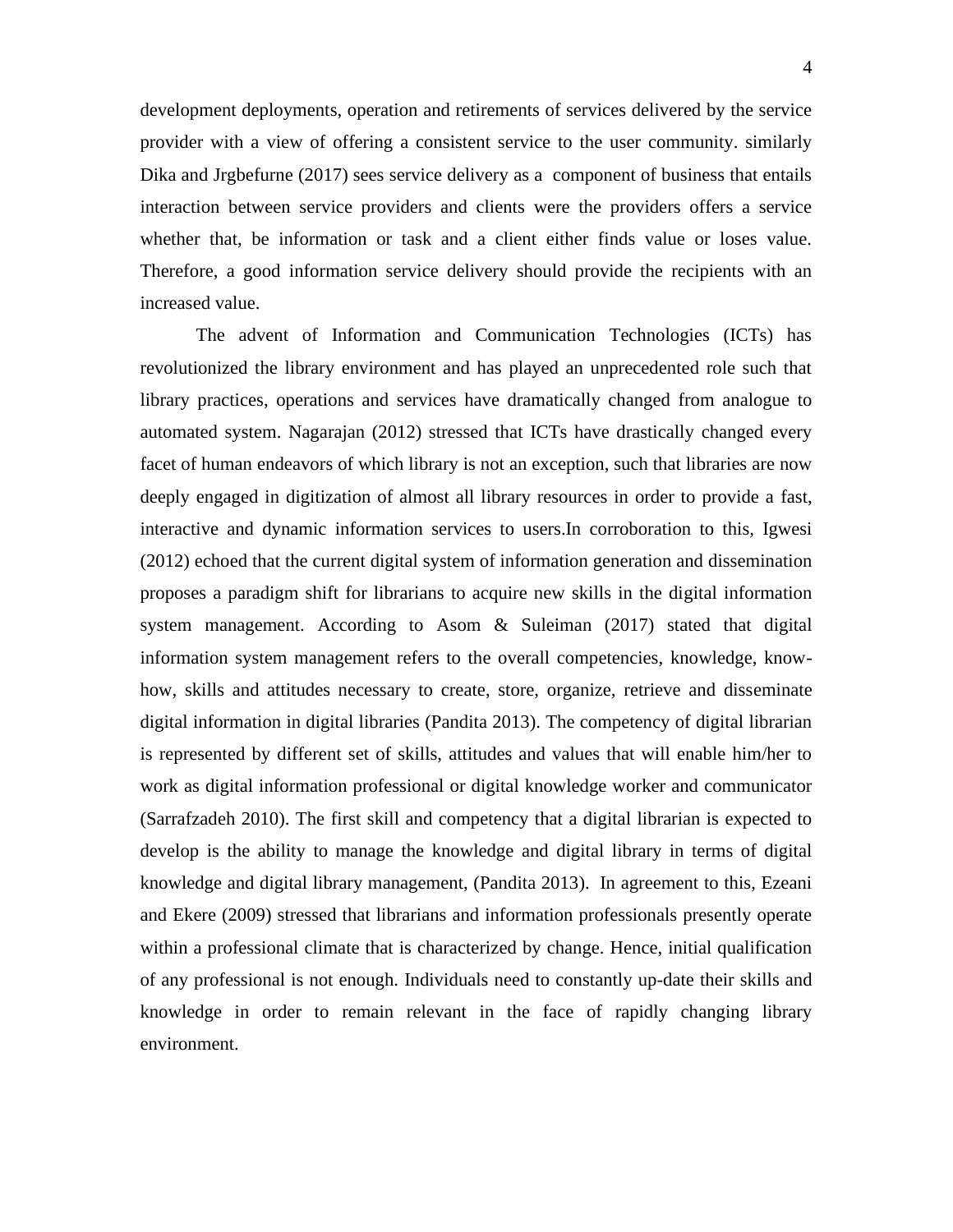Seena and Sudhier-Pillai (2014) emphasized that early 70s usher in the evolution of library automation process and late 90s, the invention of internet bring about web based services and digitization of library resources while the latest invention of last decade gives birth to Web 2.0 that revolutionize information service delivery. This current development of ICT has brought about new perspectives on the librarian's role. In reflection to this, library educators in the present digital library environment, who are saddled with the onus of teaching, mentoring and supervision of LIS students need a lot of training and re-training through Continuing Professional Development (CPD) as they have a key role to play in knowledge sharing for sustainable education. Sustainable education is a systematic, deliberate, continuous, progressive form of education that has the ability to incorporate change, improves and boosts innovations, work output and foster sustainable development. It is characterized by integrating new pedagogical approaches that transmits knowledge, values, attitudes, skills and incorporate current and emerging issues especially in the present technology-driven learning environment.

Continuing Professional Development has been variously defined by different authors but all gear towards a common goal of a systematic and on-going process of broadening one's professional skills and competence in order to keep abreast with the new trends and innovations in the workplace. According to Richard (2017), CPD could be seen as the maintenance and enhancement of the knowledge, expertise, and competence of professionals throughout their careers according to a plan formulated with regards to the needs of the professional, the manager, the professions and the society. Gomba (2019) defined Continuing Professional Development (CPD) as the acquisitions of professional skills and knowledge beyond those required for initial qualification and learned in formal programmes of education. It is an activity that strongly promotes the acquisition of skills, competencies and expertise required to keep abreast with new developments and innovations in any field. In view of Pitman training group (2019) defined CPD as a systematic method of learning that leads to growth and improvement in professional abilities, enabling individuals to function successfully in a changing work environment. Rafiq (2016) assert that CPD Encompass all activities and efforts whether formal or informal that are employed by an individual to upgrade his/her knowledge, abilities and competencies in order to become more effective professional in exercise of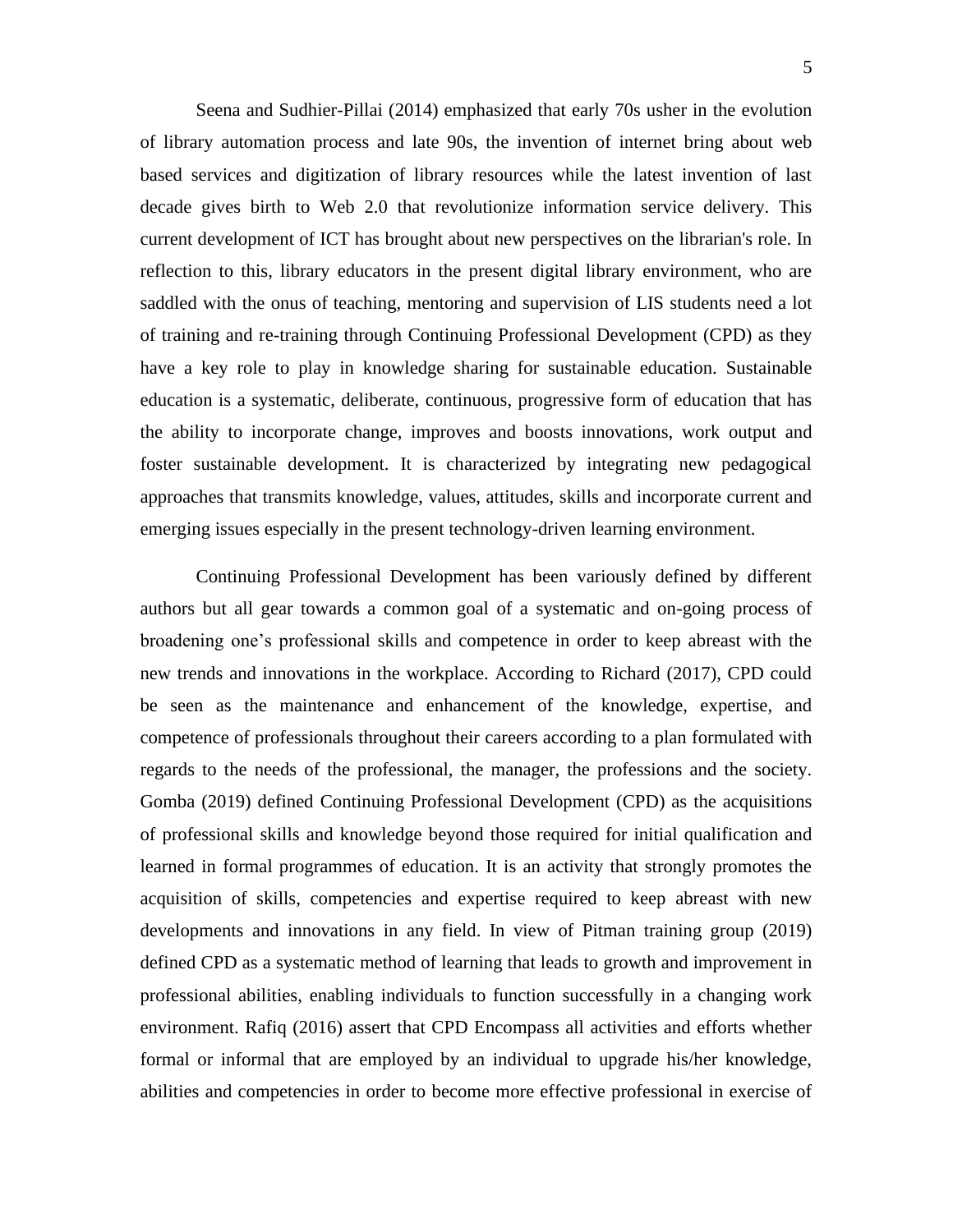his/her professional duties throughout his/her working life. In other words, CPD activities is to fill-in the knowledge gaps between formal education and the needs of professional practice. Professional Development is the continuous acquisition of relevant knowledge, skills and attitude by workers to enhance their growth and development throughout the process of working in the organization (Egenti, 2012). Continuing Professional Development (CPD) is therefore a vital tool for empowering Library and Information Science (LIS) Educators for acquiring skills and competence especially with regards to the use of Information and Communication Technologies (ICTs) in libraries. It is a process that provides individuals with opportunities to keep abreast with the emerging trends, developments and innovations to improve their professional knowledge. Keeping one's skills, knowledge and expertise current and up-to-date is vital so that one can remain flexible and adaptable to change, and well placed to make th3e most of the opportunities change always brings (Nagarajan 2012). The author stated that one's qualifications, whether academic, vocational or technical have a limited life span, probably as little as five years. (Simmonds, 2003).

The field of Library and Information Science is dynamic with rapid technological advancement, innovations, changes, offering new developments in libraries Ikhimeakhu  $(2017 \ (2017)$  Cited chua & Goh  $(2010)$  that the new developments in libraries such as the emergence of the use of Internet, World Wide Web (WWW), digitization process, metadata management, social networking, digital referencing, e-library, e-publishing, cloud computing, web 2.0 tools (wikis, blogs, instant messaging, etc.) are now presently offering new ways and greater opportunities for knowledge sharing and sustainable education. Majid (2019) agreed that most of the CPD programmes conducted in recent years were on IT related topics such as: web resources, web page design, the Internet products and services, software packages, automation of collections and services, personal computing (word processing, spread sheet, computer graphics, and databases), and network management. These new technological developments have transformed the library environment; changing the way services are offered as well as changing information need of users. Ezeani and Ekere (2009) opined that the use of ICT encourages diversity and built a foundation for continuous innovative learning in the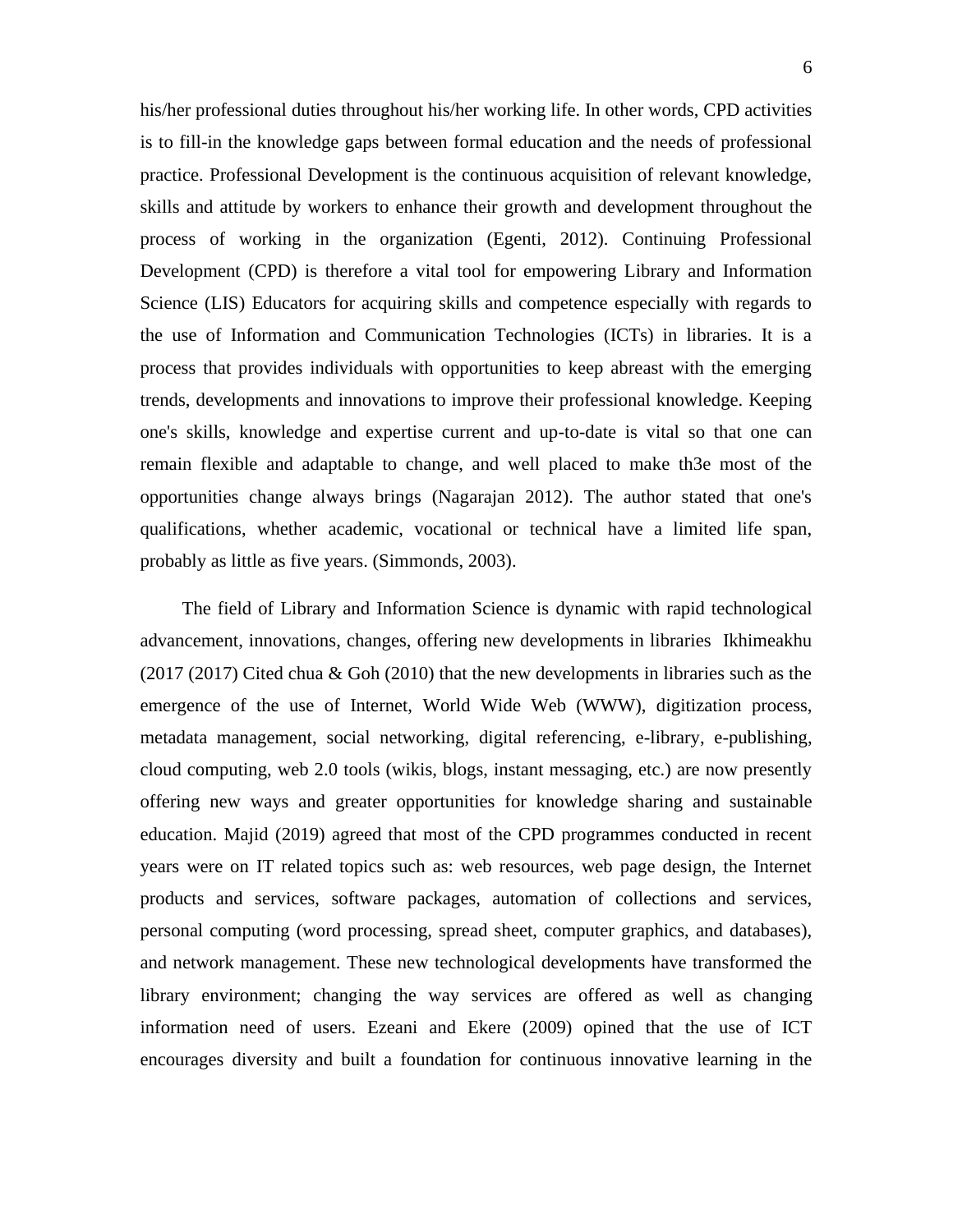academic environments, it also reinterprets traditional library skills, and explore new ways of putting these skills to work through the effective use of ICT.

*This evolving development in library world now tasked libraries to develop their information infrastructure and as well develop the skill of their workforce to one that meet the information need of today users who are millennial and technologically savvy. ICT plays a significant role in shaping and revamping information service delivery of libraries and this calls for the need for LIS professionals to acquire core ICT competency and skills that will enable them to overcome the threat of becoming obsolete in the face of competition in today digital environment where libraries operate (Narasappa& Kumar, 2016).*

This paradigm shift indicates that library educators in the contemporary library environment no longer have a choice but CPD is now a must in order to adapt to the changing landscape of library profession, the changing nature of library and information science education as well as the changing needs of library users. Therefore, in order to reflect, respond and adapt to these changes, it has become imperative that library educators must engage in a more robust and proactive training opportunities in order to equip themselves with requisite skills and competency needed to deliver content and instruct future library professionals. In agreement to this development, Cook (2011) noted that the field of librarianship is ever expanding and changing, from exploding Internet and media technologies, to ever diverse patron groups with increasingly complex information needs. Library professionals need to be as savvy as the clients they serve, and the most productive and effective way for librarians to keep up with these changes is to seek out professional development opportunities. The aim of CPD is to ensure that LIS educators continue to acquire and adapt their skills and knowledge to the rapidly growing and changing library environment. This will enable them to inculcate the right and required training to the students. (Seena and Sudhier-Pillai 2014) asserts that "graduates of library schools are expected to possess professional and technical skills, interpersonal skills, computer skills, and therefore must be equipped with relevant Information Technology competency.

Understanding the indispensability of ICT skill acquisition through CPD programmes, Oyedokun (2018) stressed that ICT skills are imperative such that, they now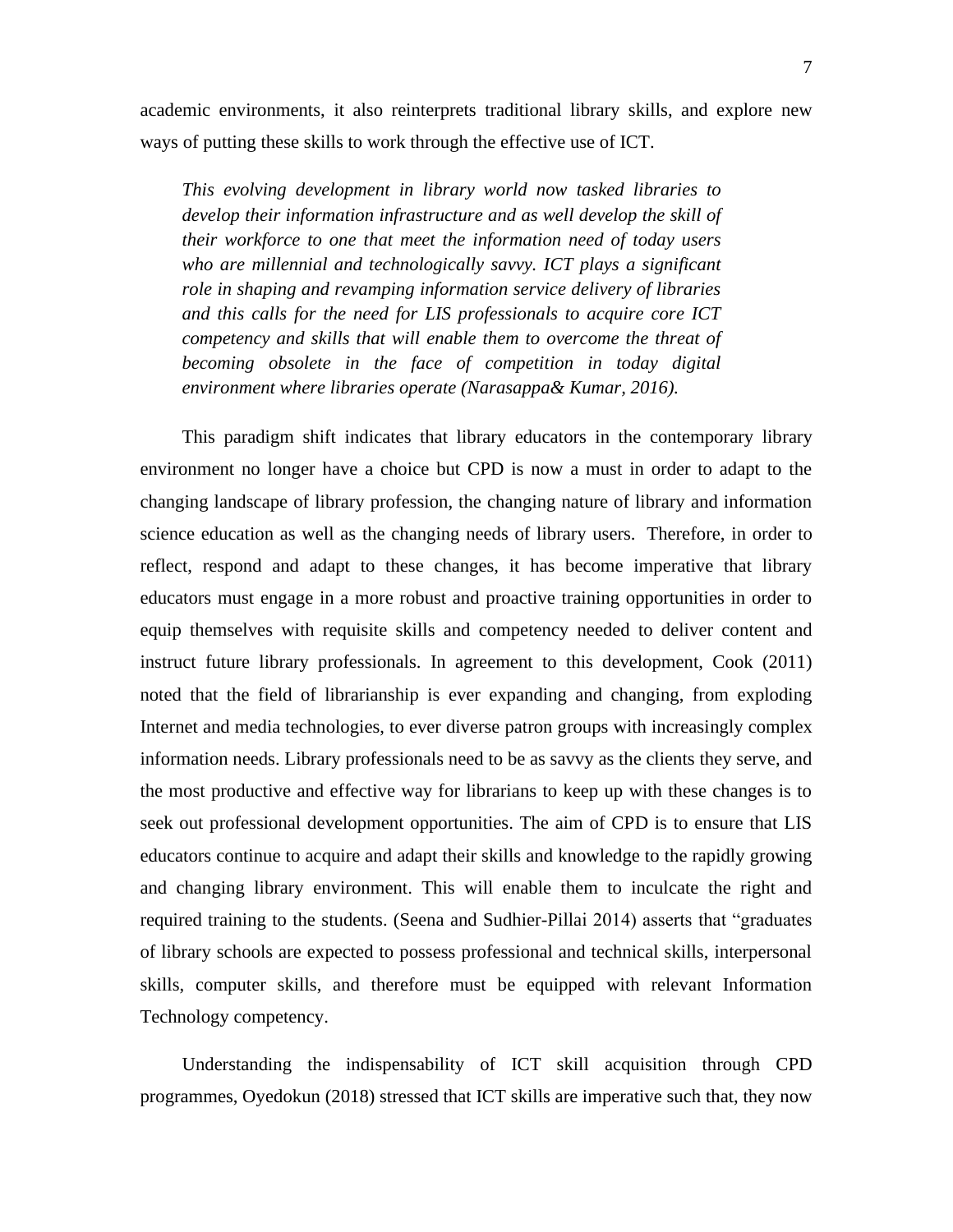have an enduring impact on career development of LIS professionals. It is very crucial for library and information science professionals to acquire ICT skills in order to be more competitive in the face of competition with other professionals. Ai-Ling (2009) stressed that in order to keep up with developments within the profession, librarians need to continuously upgrade their knowledge and skills. Without adequate ICT skills, librarians would not be able to cope with information explosion of today information society. The author further stated that LIS educators should continually develop their pedagogical use of ICTs to support learning, teaching and curriculum development, including assessment of learners and the evaluation of teaching. This would be of immense benefit in knowledge delivery and management process of school libraries by the LIS educators in collaboration with other library professional for sustainable.

The library has witnessed tremendous and phenomenal changes, shifts, expansion, adjustments to accommodate new technologies that have practically transformed library operations and services. The content of LIS curriculum has also witness profound changes and adjustments with computer-mediated or online LIS education. Moreover, the introduction of online education (e-learning) for librarians have availed LIS students the opportunity to pursue library degrees that would otherwise be unattainable, enabling students to participate in new and different ways of learning and to construct their learning processes and paths, and allows for some genuine individuation in the educational process(Ai-ling 2009) Cool (2011) stated that teaching and learning process have also significantly altered as there are new devices, practices and medium of delivering content. The author confirm that skills and quality of library educators is a critical factor in knowledge sharing and improving learning outcomes especially in the present technological innovations, dynamic growth and developments in the field of library and Information Science. To meet with these new developments, it has become imperative and indispensable for library educators to engage in Continuous Professional Development for additional knowledge and skill acquisition. On this note, Hornung (2015) stressed that CPD is central to the role of librarians who are supposed to be up-todate with relevant knowledge not only in their own field of Library and Information Science (LIS), but also of the subject area they are working. Therefore, the training and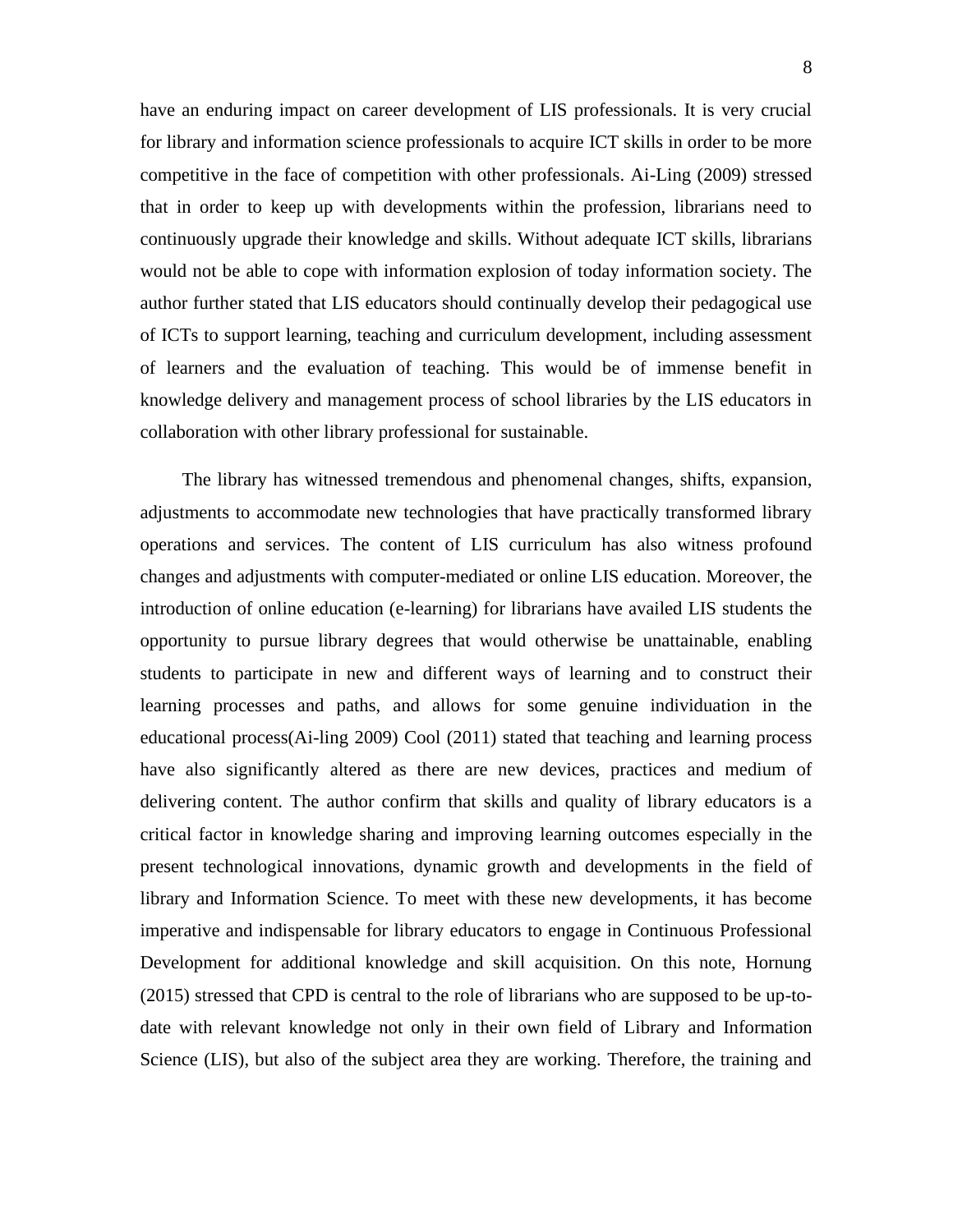re-training of library educators must be pragmatic, continuous and it requires urgent attention.

According to (Rafig 2016) perceived Professional Development (PD) as a process of improving capacity and competency of a staff through access to innovative ideas, knowledge, skills and practices. It entails all efforts made towards improving, maintaining and broadening the knowledge, skills and competencies of workers as required in their workplace. This involves setting self-development goals and painstakingly working towards achieving it.It is a deliberate effort towards the acquisition of new skills that will reflect both current and future needs of professional. The professional skills and knowledge requirement of  $21<sup>st</sup>$  Century Library educators vary considerably owing to the rapid technological advancement in library environment. PD is very essential for effective knowledge sharing and sustainable education. Gulston (2010) stressed that professional development emphasizes the participation of educators or educational leaders in development opportunities in order for them to be better equipped with knowledge and skills. Gomba (2019) emphasized that "it is the cornerstone for quality education to be realized in every organization and the teaching fraternity is not an exception to the rule". The viewed of Narasapappa & Kumar (2016) thoroughly emphasized that professional development especially in ICT skill acquisition is a strong force in building staff capacity, knowledge, skills and competency in knowledge sharing and sustainable education. It is also called staff development. The author stated that effective use of ICT in LIS education guarantees more access to information, new experience and improve teaching and learning process. In other words, there is a strong link between sustainable education and ICT skill acquisition in a knowledge based economy.

#### **Statement of problem**

The advert of information and communication Technologies (ICTS) has revolutionize library pedagogical activities which gave rise to continuous professional development among library information science educator (LISE in contemporary library issues. The study investigated continuing professional development as a medium in the empowerment of library and information Science educators for effective knowledge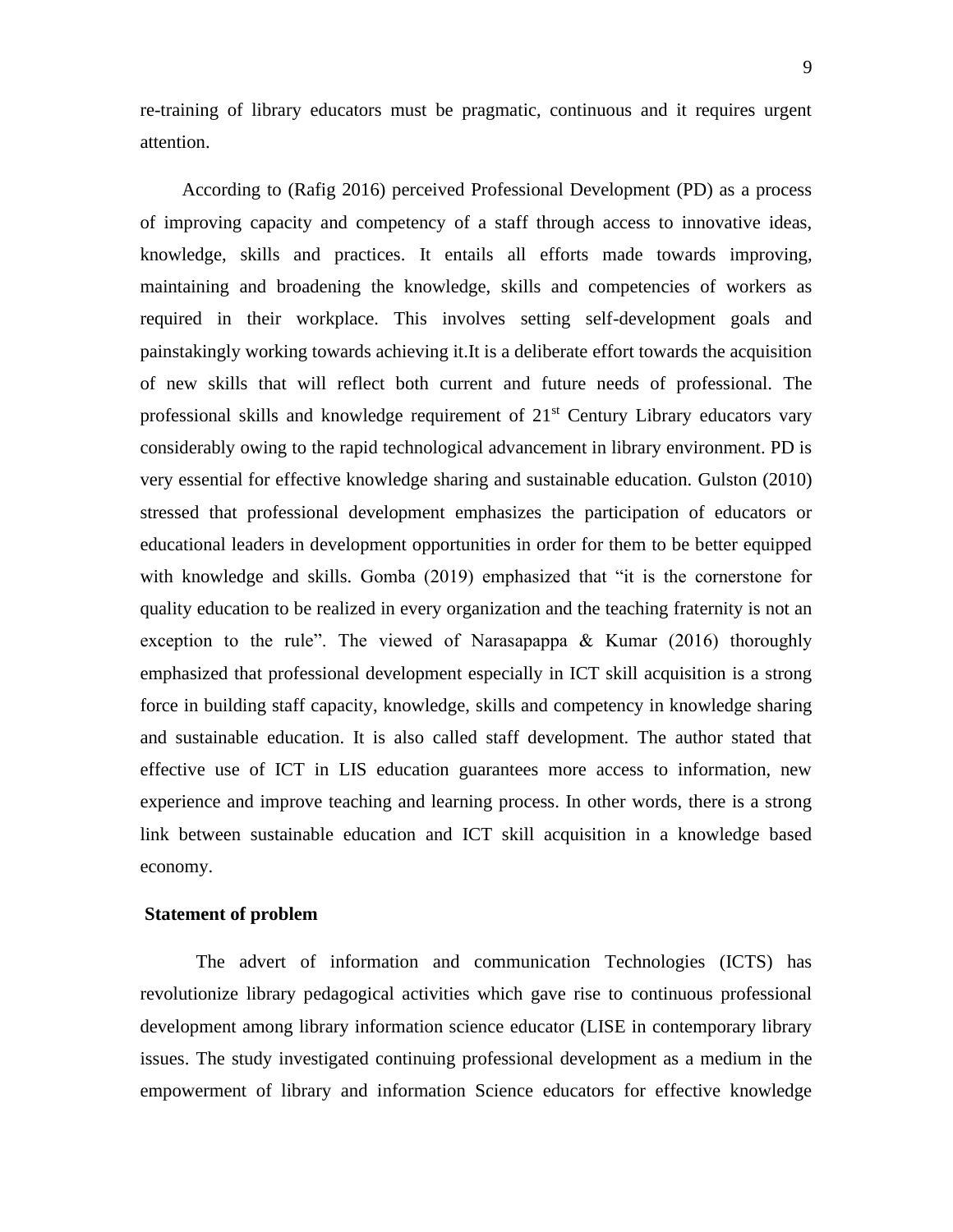delivery and sustainable education in South East, Nigeria. Prior to this study, the researcher observed that most of the library information science educators (LISE) are not well trained with ICT facilities that would help to enhance continues professional Development among young library leavers within the library environment. Most of the library educators lack the adequate innovative skill and knowledge that would help to promote library administration.

The researcher observed that most of the library curriculum use in continuing Professional Development (CPD) among library information science educators are moribund. Research made us understand that there is paradiam shift from traditional learning to technological learning. It was equally observe that the cost of internet connectivity in meeting the demand of continuing Professional Development among library information science educators within the library environment. Moreso, shortage of library staff in promoting long life learning within the library setting has been a major challenge in promoting continuing professional development programmes.

Finally inadequate power supply in repositioning continuing professional Development among library information science educators is a strong threat in advancing the course of library administration with in the library environment.

#### **Purpose of the study**

The main purpose of the study is to investigate the continuing professional development as a medium in the empowerment of library and information science educators (LISE) for effective knowledge delivery and sustainable education in South East, Nigeria. Specifically, the study sought to determine:

- 1. The purpose of CDP for LIS Educators in South East, Nigeria
- 2. The CPD programme which LIS Educators acquire skills in South East, Nigeria
- 3. The source of sponsorship for CPD prgrammes for LIS Educators in South East, Nigeria.
- 4. The various Information and Technology skills and competence required for library Educators in South East, Nigeria.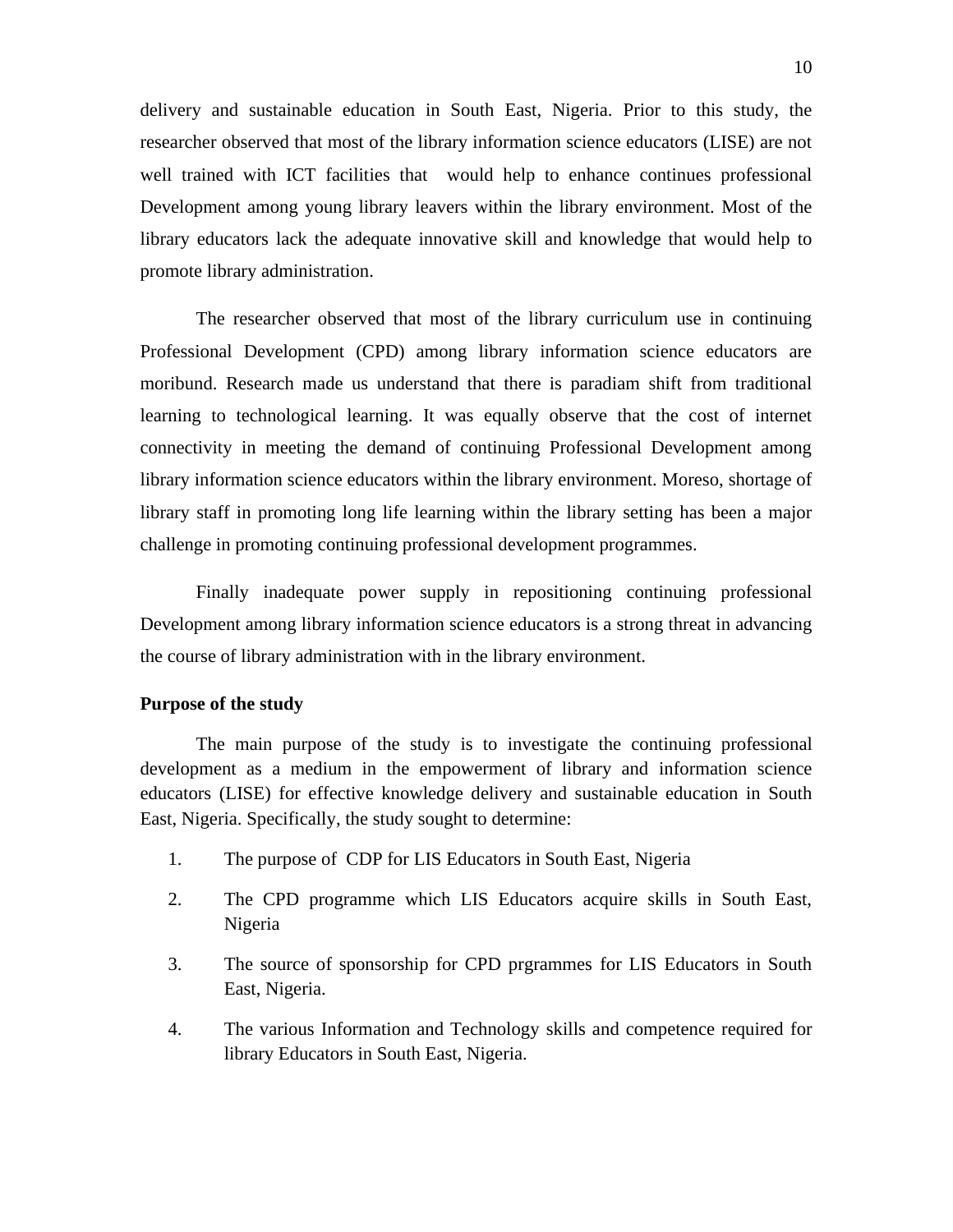5. The challenges for effective CDP programmes for LIS Educator South East, Nigeria

#### **Research Questions**

The following research questions were formulated to guide the study:

- 1. What are purpose for Continuing Professional Development for LIS Educators in South East, Nigeria?
- 2. What are the different CPD Programmes from which LIS Educators acquire skills in South East, Nigeria?
- 3. What are the source of Sponsorship for CPD programmes for LIS Educators
- 4. What are various Information and Technology skills and competence required for library Educators in South East, Nigeria?
- 5. What are the Challenges for effective CPD programmes for LIS Educators in South East, Nigeria?

#### **METHOD**

Descriptive survey research design was used for the study. The design was adopted in order to elicit information on continuing Professional Development as a medium in the empowerment of library and information science educators for effective knowledge delivery and suitable education in South East, Nigeria. The population of the study consists of 262 library information science educators in five selected federal university in South East, Nigeria. These universities are university of Nigeria, Nsukka, Nnamdi Azikiwe University, Awka, Federal university and Technology Owerri and Michael Okpara University of Agriculture, Umudike in Abia State. Purposive sampling technique was used. A sampling of 242 library information Science educators was selected because some of the LIS educators were on study leave. Instrument for data collection was a structured questionnaire titled "Continuing Professional Development as a Medium for Empowerment of Library Educators, (PCPDME)". Cronbach Alpha reliability technique was used to determine the consistency of the instrument which gave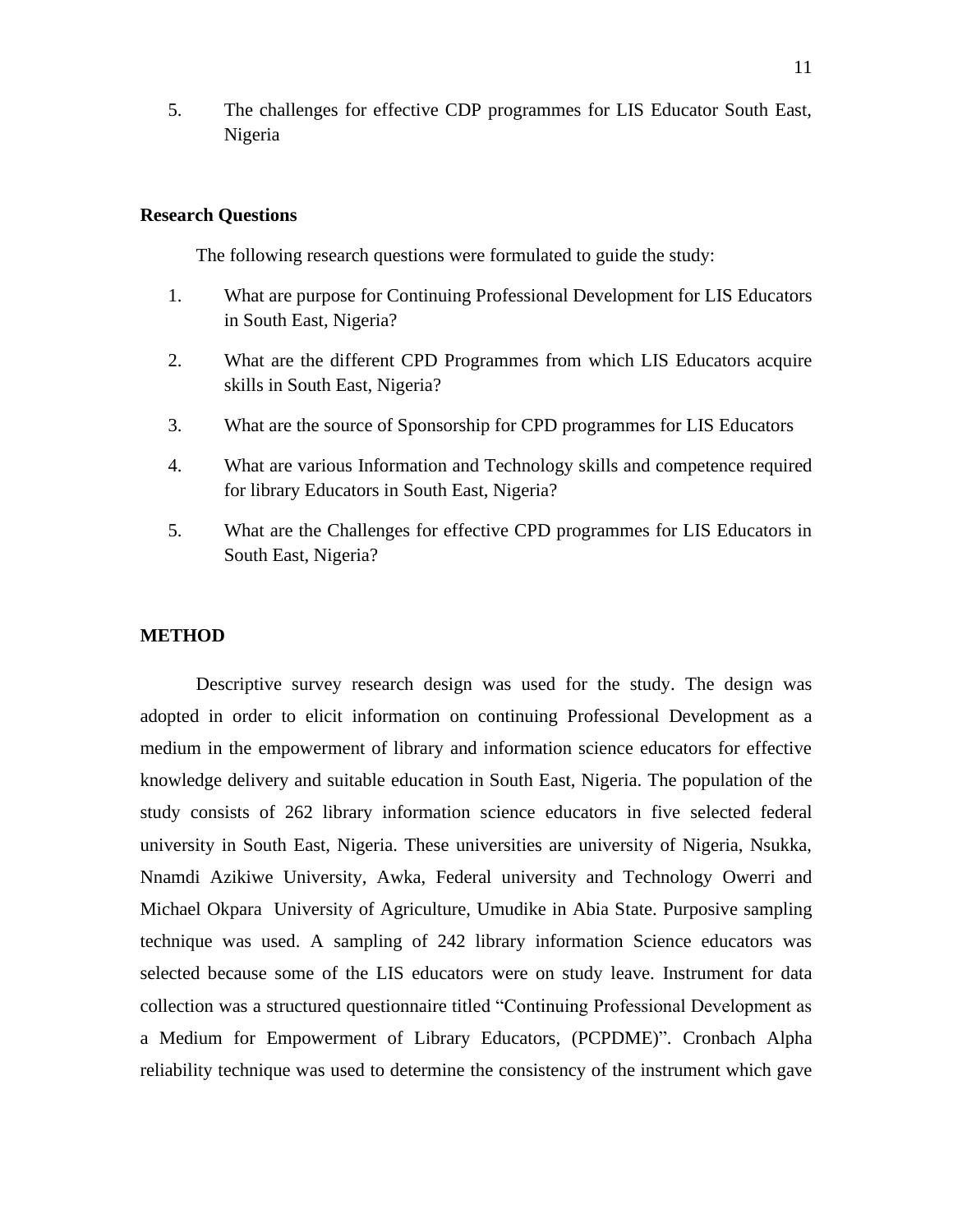an overall reliability of 0.89. The data collected was analyzed using frequency distribution (f) and simple percentage (%).

# **Results**

Research question 1

What are purposes for Continuing Professional Development for LIS Educators in South East Nigeria?

| <b>Purposes for CPD for LIS Educators</b>                                                                      | Agree |               | <b>Disagree</b> |               |
|----------------------------------------------------------------------------------------------------------------|-------|---------------|-----------------|---------------|
|                                                                                                                | f     | $\frac{6}{9}$ | f               | $\frac{6}{9}$ |
| 1. Promotes on-going professional development through life-<br>long learning activities                        | 187   | 77.3          | 55              | 22.7          |
| 2. Enhance the acquisition of expertise, skills, knowledge and<br>competence among LIS educators               | 165   | 68.2          | 77              | 31.8          |
| 3. Helps one to achieve full working potentials and improved<br>ability for problem-solving                    |       | 132 54.5 110  |                 | 45.5          |
| 4. Promotes positive change and best practices in working<br>environment                                       | 119   | 49.2 123      |                 | 50.8          |
| 5. Ensures quality service delivery and sustainable education                                                  |       | 124 51.2 118  |                 | 48.8          |
| 6. Fills-in the gap that formal training is unable to address                                                  | 122   | 50.4          | 120             | 49.6          |
| 7. Ensures that staff remains relevant and up-to-date with<br>current trends and standards                     | 201   | 83.1          | 41              | 16.9          |
| 8. Helps one to advance in his career progression and<br>contribute meaningfully in his workplace              |       | 148 61.2      | 94              | 38.8          |
| 9. Helps to open up new opportunities, new skills and<br>knowledge to adapt to the emerging trend in the field |       | 144 59.5      | 98              | 40.5          |
| 10. Helps to increase professional confidence and visibility                                                   | 153   | 63.2          | 89              | 36.8          |
| 11. Empowers LIS educators with skills and competence to<br>remain relevant in the digital library environment | 190   | 78.5          | 52              | 21.5          |
| 12. Encourage collaboration, networking and resource sharing<br>among LIS professionals                        | 202   | 83.5          | 40              | 16.5          |

| Table 1: Purposes for CPD for LIS Educators in South East Nigeria (n = 242) |  |  |  |
|-----------------------------------------------------------------------------|--|--|--|
|                                                                             |  |  |  |

The data presented in table 1 revealed that item  $1,2,3,4,5,6,7,8,9,10,11$  and 12 with frequency distribution of 187,165,132,119,124,122,201,148,144,158,190 and 202 with percentage of 77.3, 68.2,54.5,49.2,51.2,50.4,83.1,61.2,59.5,63.2,78.5 and 83.5 are shown respectively. The respondents agreed that these are the viable purposes for continuing professional development for Lis Educator in South East Nigeria, while, on the other side the frequency distribution of 55, 77, 110, 123, 118, 120, 41, 94, 98, 89, 52 and 40 with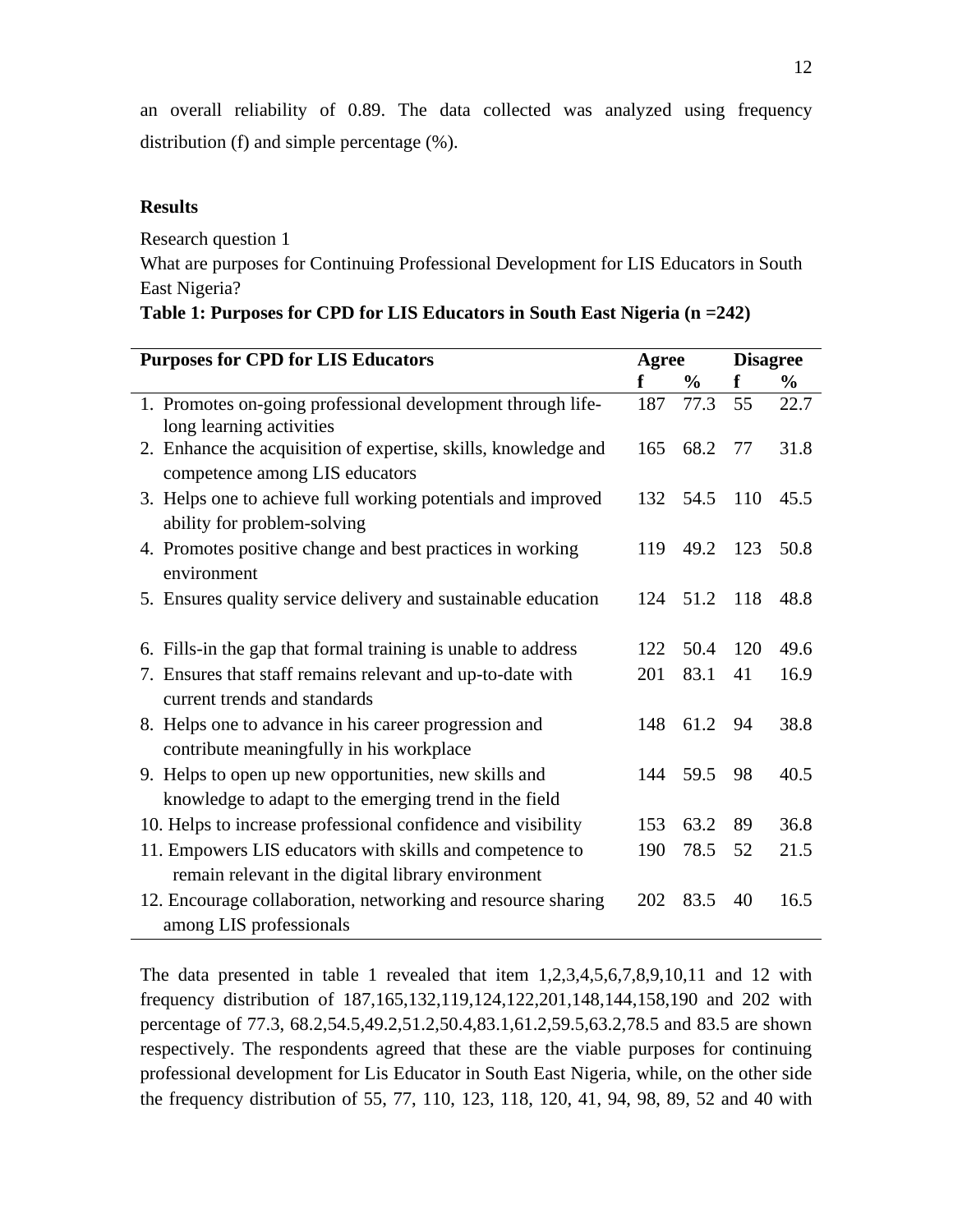percentage of 22.7, 31.8, 45.5, 50.8, 48.8, 49.6, 16.9, 38.8, 40.5, 36.8, 21.5 and 16.5 are shown below. This implies that respondents disagreed that these are the purpose for continuing professional development for LIS Educators in South East, Nigeria. Therefore, the results of the Data collected from the respondents indicated that these are the viable purpose for continuing professional development for LIS educators in South East, Nigeria.

### **Research question 2**

What are the Different CPD Programmes from which LIS Educators acquire skills in South East Nigeria?

| Table 2: Different CPD Programmes from which LIS Educators acquire skills in |  |
|------------------------------------------------------------------------------|--|
| South East Nigeria $(n = 242)$                                               |  |

| <b>Different CPD Programmes for LIS Educators</b> | Agree |               | <b>Disagree</b> |      |
|---------------------------------------------------|-------|---------------|-----------------|------|
|                                                   | f     | $\frac{0}{0}$ | F               | $\%$ |
| 13. Workshop                                      | 211   | 87.2          | 31              | 12.8 |
| 14. Conferences                                   | 205   | 84.7          | 37              | 15.3 |
| 15. Seminars                                      | 155   | 64.0          | 87              | 36.0 |
| 16. In-house-training                             | 103   | 42.6          | 139             | 57.4 |
| 17. Short-courses                                 | 122   | 50.4          | 120             | 49.6 |
| 18. On-the-job-training                           | 159   | 65.7          | 83              | 34.3 |
| 19. Distance Education/e-learning                 | 136   | 56.2          | 106             | 43.8 |
| 20. Web based tutorials (YouTube, Webinar)        | 144   | 59.5          | 98              | 40.5 |
| 21. Professional talks                            | 181   | 74.8          | 61              | 25.2 |
| 22. Networking with other professionals           | 168   | 69.4          | 74              | 30.6 |
| 23. Symposia                                      | 128   | 52.9          | 114             | 47.1 |
| 24. e-discussion group among professionals        | 99    | 40.9          | 143             | 59.1 |
| 25. Refresher courses                             | 172   | 71.1          | 70              | 28.9 |
| 26. Sabbatical/exchange programmes                | 125   | 51.7          | 117             | 48.3 |
| 27. Personal Training/Self study                  | 109   | 45.0          | 133             | 55.0 |

The data presented in table 2 revealed that item 13,14,15,16,17,18,19,20,21,22,23,24,25,26 and 27 with frequency distribution of 221,205,155,103,122,159,136,144,181,168,128,99,172,125 & 109 with percentage of 87.2,84.7,64.0,42.6,50.4, 65.7,56.7,59.5,74.8,69.4,52.9,40.9,71.1,51.7 and 45.0 are shown respectively. The respondents agreed that these are the CPD programmes from which LIS Educators acquire skills in south East Nigeria. On the other side, the frequency distribution of 31, 37, 87, 139, 120, 83,106,98,61,74,114,143,70,117 & 133 with percentage of 12.8, 15.3, 36.0, 57.4.49.6,34.3,43.8,40.5,25.2,30.6,47.1,59.1,28.9,48.3 and 55.0 are indicate that below. Therefore, the results of the data collected from the respondents indicated that these are the different CPD programmes from which LIS Educators acquire skills in South East Nigeria.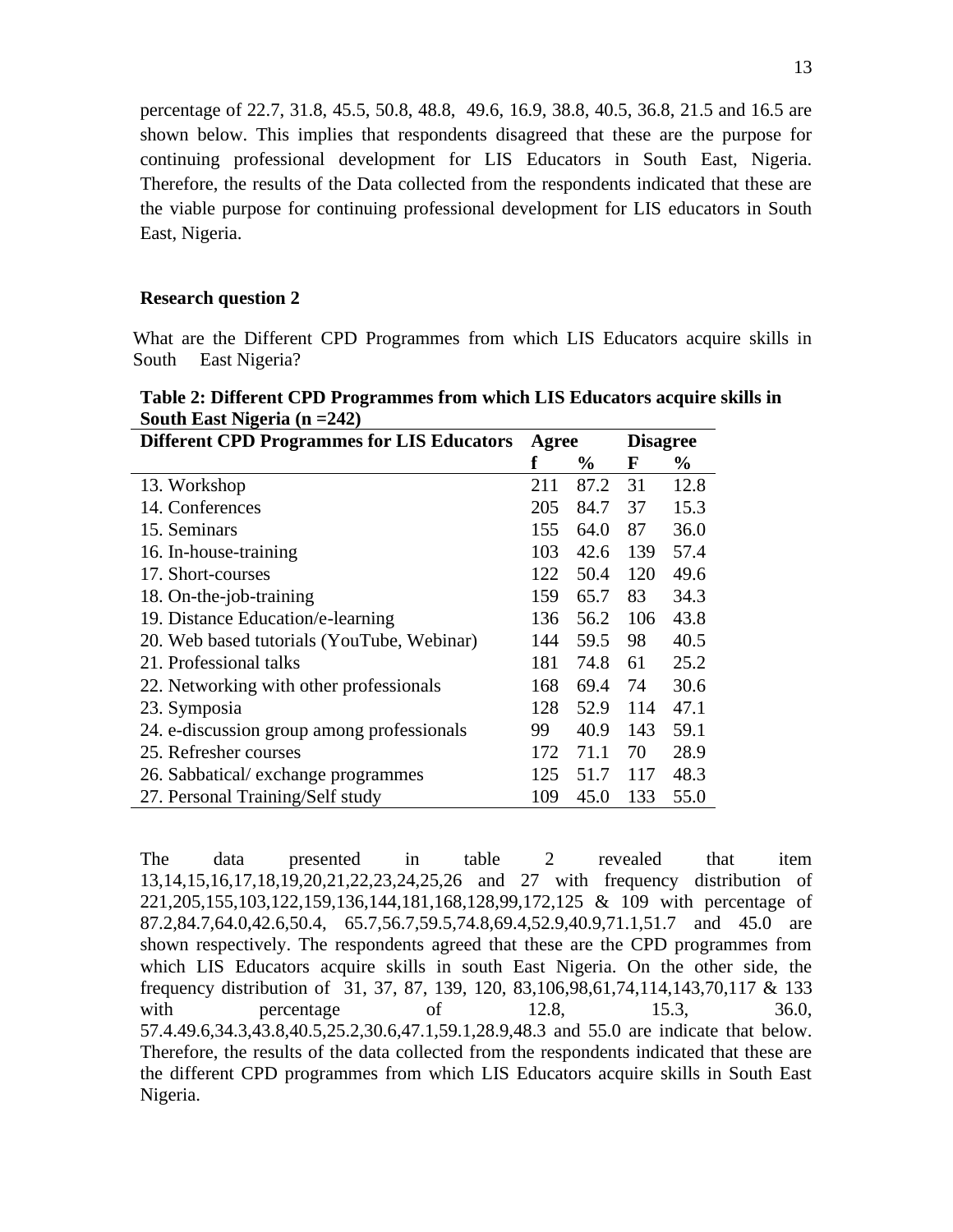### **Research question 3**

What are the Sources of Sponsorship for CPD Programmes for LIS Educators? **Table 3: Sources of Sponsorship for CPD Programmes for LIS Educators in South East Nigeria (n = 242)** 

| $L^{2}$                                                                     |  |            |                 |               |
|-----------------------------------------------------------------------------|--|------------|-----------------|---------------|
| Sources of Sponsorship for CPD Programmes for LIS Agree<br><b>Educators</b> |  |            | <b>Disagree</b> |               |
|                                                                             |  | $\%$ f     |                 | $\frac{6}{9}$ |
| 28. Self-sponsorship                                                        |  | 238 98.3 4 |                 | 17            |
| 29. Organizational Sponsorship                                              |  | 2.1 237    |                 | 97.9          |
| 30. Association Sponsorship                                                 |  | 12         | 239             | 98.8          |

The data presented in table 3 revealed that item 28, 29  $\&$  30 with frequency distribution of 23.8, 5& 1.2 with percentage of 98.3, 2.1 and 1.2 are shown below while the other side indicated frequency distribution of 4, 237 & 239 with percentage of 1.7, 97.9 & 98.8. These implies that result of the data collected from the respondents disagreed that there are not the sources of sponsorship for LIZ Educators in South East Nigeria.

#### **Research question 4**

What are the various IT skills and competence required for Library Educators in South East Nigeria**?**

| Table 4: Various IT skills and competence required for Library Educators in South |  |  |  |
|-----------------------------------------------------------------------------------|--|--|--|
| East Nigeria $(n = 242)$                                                          |  |  |  |

| <b>IT Competence Requirement for Library Educators</b> | Agree |               | <b>Disagree</b> |               |
|--------------------------------------------------------|-------|---------------|-----------------|---------------|
|                                                        | ť     | $\frac{0}{0}$ | f               | $\frac{0}{0}$ |
| 31. IT basics                                          | 240   | 99.2          | 2               | 0.8           |
| 32. Word processing                                    | 211   | 87.2          | 31              | 12.8          |
| 33. Sending e-mail                                     | 241   | 99.6          | $\mathbf{1}$    | 0.4           |
| 34. Surfing the Net                                    | 204   | 84.3          | 38              | 15.7          |
| 35. Digitization                                       | 139   | 57.4          | 103             | 42.7          |
| 36. Social networking                                  | 172   | 71.1          | 70              | 28.9          |
| 37. e-publishing                                       | 147   | 60.7          | 95              | 39.3          |
| 38. Database management                                | 201   | 83.1          | 41              | 16.9          |
| 39. Web design                                         | 199   | 82.2          | 43              | 17.8          |
| 40. Cloud Computing                                    | 111   | 45.9          | 131             | 54.1          |
| 41. System Troubleshooting                             | 96    | 39.7          | 146             | 60.3          |
| 42. System maintenance                                 | 87    | 36.0          | 155             | 64.0          |
| 43. Networking                                         | 174   | 71.9          | 68              | 28.1          |
| 44. Use of web 2.0 tools                               | 166   | 68.6          | 76              | 31.4          |

The data presented in table 4 revealed that item 31, 32, 33, 34, 35, 36, 37,38, 39, 40, 41, 42, 43 and 44 with frequency distribution of 240, 211, 241, 204, 139, 172, 147, 201, 199, 111, 96, 87, 174 & 166 with percentage of 99.2, 87.2, 99.6, 84.3, 57.4, 71.1, 60.7, 83.1, 82.2, 45.9, 39.7, 36.071.9 and 68.6 are shown respectively. The respondents agreed that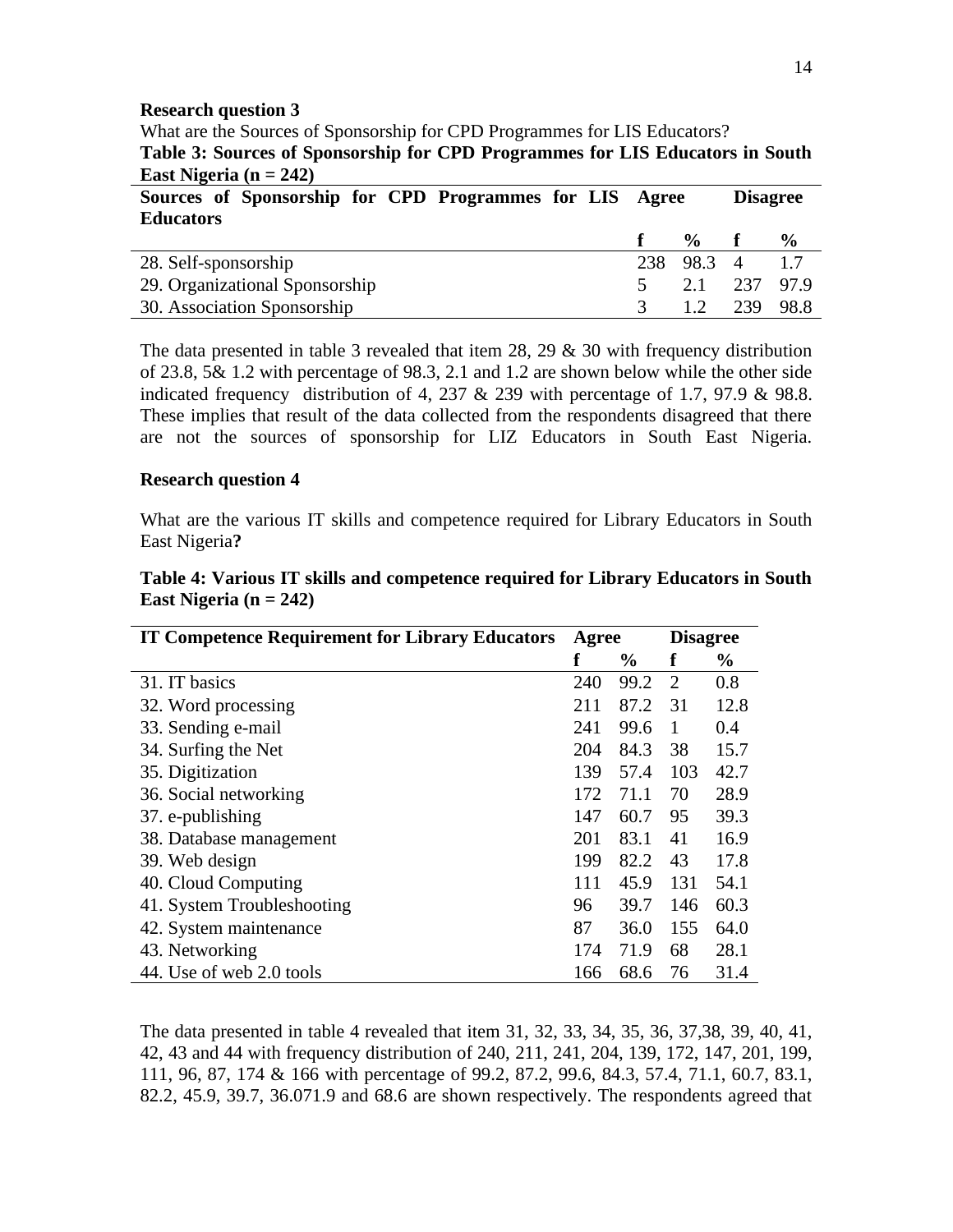these various it skills and competence required for library Educator in south East Nigeria. On the other side, the frequency distribution of 2, 31, 1, 38, 103, 70, 95, 41, 43, 131, 146, 155, 68 and 76 with percentage of 0.8, 12.8, 0.4, 15.7, 42.7, 28.9, 39.3, 16.9, 17.8, 54.1, 66.3, 64.0, 28.1 and 31.4. These implies that the result of the data collected from the respondents agreed that there are the core it skills and competence requires for library information science educators in south East, Nigeria.

# **Research question 5**

What are the Challenges for Effective CPD Programmes for LIS Educators in South East Nigeria?

|                          |  | Table 5: Challenges for Effective CPD Programmes for LIS Educators in South |  |  |  |
|--------------------------|--|-----------------------------------------------------------------------------|--|--|--|
| East Nigeria $(n = 242)$ |  |                                                                             |  |  |  |

| <b>Barriers to Effective CPD Programmes for LIS Educators</b> | Agree |               | <b>Disagree</b> |      |
|---------------------------------------------------------------|-------|---------------|-----------------|------|
|                                                               | f     | $\frac{6}{9}$ | f               | $\%$ |
| 45. Lack of motivation and incentive for innovation           | 215   | 88.8          | 27              | 11.2 |
| 46. Technophobia                                              | 168   | 69.4          | 74              | 30.6 |
| 47 Lack of permission for further studies                     | 200   | 82.6          | 42              | 17.4 |
| 48 Insufficient fund and limited budget for the library       | 188   | 77.7          | 54              | 22.3 |
| 49. Resistance to change                                      | 139   | 57.4          | 103             | 42.6 |
| 50. Lack of Technological know-how                            | 169   | 69.8          | 73              | 30.2 |
| 51. Poor availability of internet facilities and other IT     |       | 92.6          | -18             | 7.4  |
| infrastructure                                                |       |               |                 |      |
| 52. Lack of properly trained instructors in emerging          | 231   | 95.5          | -11             | 4.5  |
| technologies                                                  |       |               |                 |      |
| 53. Too much teaching work load and other tasks               | 182   | 75.2          | 60              | 24.8 |
| 54. Lack of interest                                          | 76    | 31.4          | 166             | 68.6 |
| 55. Lack of awareness                                         | 66    | 27.3          | 176             | 72.7 |
| 56. Inadequate LIS curriculum                                 | 54    | 22.3          | 188             | 77.7 |

The data presented in table 5 revealed that item 45, 46, 47, 48, 49, 50, 51, 52, 53, 54, 55 and 56 frequency distribution of 215, 168, 200, 188, 139, 169, 224, 231, 182, 76, 66 and 54 with percentage of 88.8, 69.4, 82.6, 77.7, 57.4, 69.8, 92.5, 75.2, 31.4, 27.3 and 22.3 was shown below. On the other side, the frequency distribution of 27, 74, 42, 54, 103, 73, 18, 11, 60, 166, 176 & 188 with percentage of 11.2, 30.6, 17.4, 22.3, 42.6, 30.2, 7.4, 4.5, 24.8, 68.6, 72.7 & 77.7 are shown respectively

# **Discussion of findings**

The findings of the study revealed in table 1 encapsulated that these are purpose for CPD for LIS Educators in south East Nigeria include: Promote ongoing professional development through life-long learning activities, enhance the acquisition of expertise, skills, knowledge and competences among LIS Educators, Helps one to achieve full working potentials, promote positive change; ensure quality service delivery and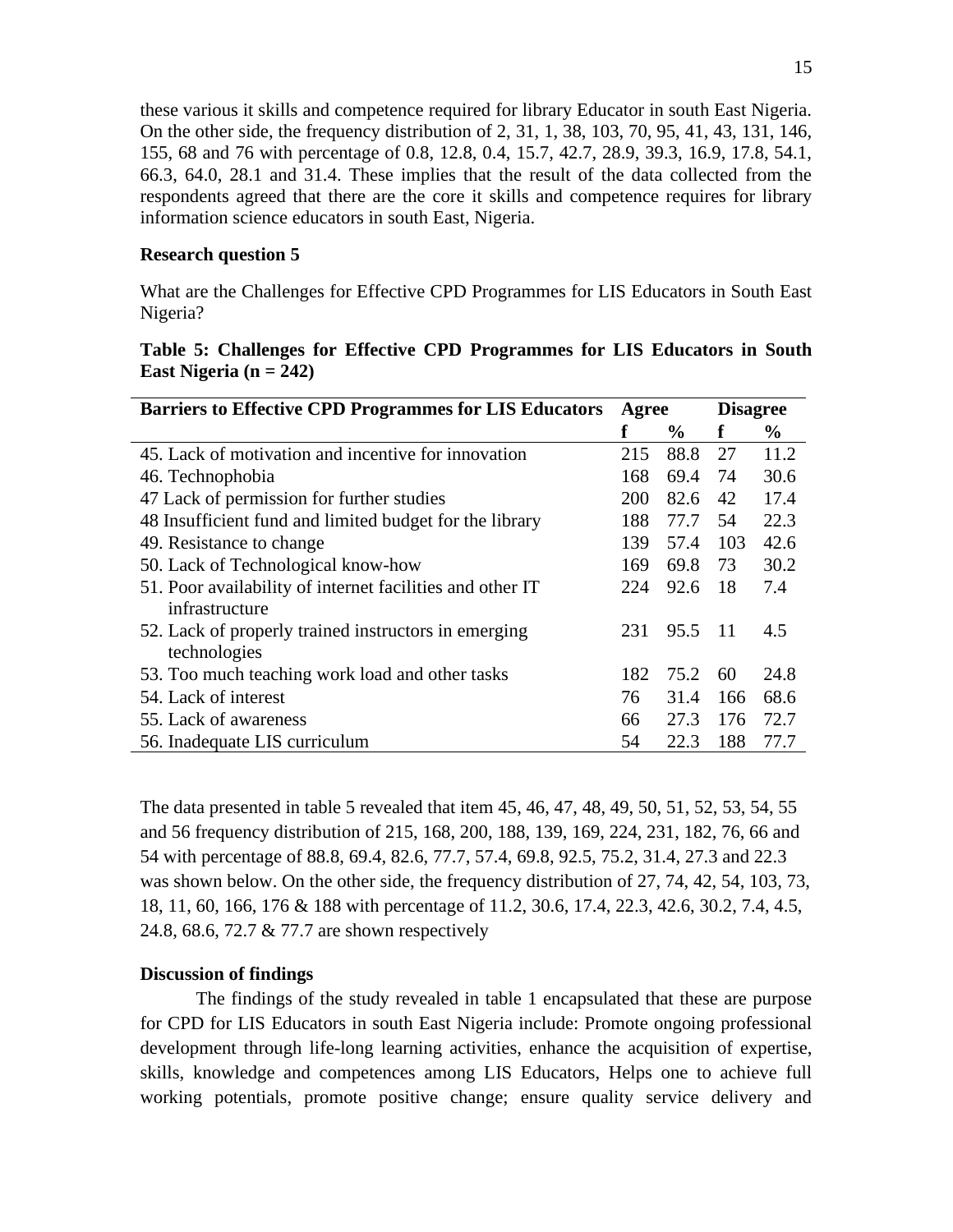sustainable education, fills-in the gap that formal training is unable to address, ensures that staff remains relevant and up-to-date with current trends and standards helps one to advance in his career progression and contribute meaningfully in his work place, help to open up new opportunities, help to increase professional confidence and visibility, empowers LIS Educators with skills and encourage collaboration, net working and resource sharing. This implies that these are the purposes CPD or LIS Educators. The study is in-line with Igwesi (2012) that the current digital system of information generation and dissemination propose a paradigm shift for librarians to acquire new skill in the digital management systems.

The findings of the study revealed in table 2 in capsulated that these are different CPP programmes from which LIS Educators acquire skills in-south East Nigeria. They include: working, conference, seminars, in-house training, short-courses, on the Job training, Distance education, Web based turials, Professional talks, Networking with other professionals, symposia, e-discussion group, refreshers courses, sabbatical/exchange programmes and personal training. The study is consonance with Ozioko (2012) that empowerment is a means were by programmes are being hosted to library information science educators in acquiring skills for effective knowledge delivery within the library environment.

The findings of the study in table 3 revealed that these are the sources of sponsorship for CPD programmes for LIS Educators in South East Nigeria. They include self sponsorship, organizational sponsorship and association sponsorship. From the findings, it shows that self sponsorship is the most common sources of sponsorship for CPD programmes for LIS Educators within the library environment in Nigeria.

The findings of the study in table 4 revealed that these are the various IT skills and competence required for library Educators in south East, Nigeria. They include; IT basics, word processing, sending e-mail, surfing the net, digitization, social networking, e-publishing, database management, web design, cloud computing, system trouble shooting, system maintenance, Networking and use of web 2.0 tools. From the findings, it implies that these skills are meant to promote overall educational goal. The findings correlate with Egenti (2012) that continuing professional development (CPD) is therefore a vital tool for empowering Library and information science (LIS) Educators for acquiring skills and competences specially with regards to the use of Information and Communication Technologies (ICTs) in libraries.

The findings of the study in table 5 revealed that there are challenges for effective CPD programmes for LIS Educator in South East Nigeria. These challenges include: lack motivation and incentive for innovation and technophobia, lack of permission for far the studies, insufficient fund and limited budget for the library resistance to change, lack of technological know-how, poor availability of internet facilities; lack of properly trained instructors, too much teaching work loud, lack of interest, lack of awareness and inadequate LIS curriculum. From the findings, respondents strongly agreed that these are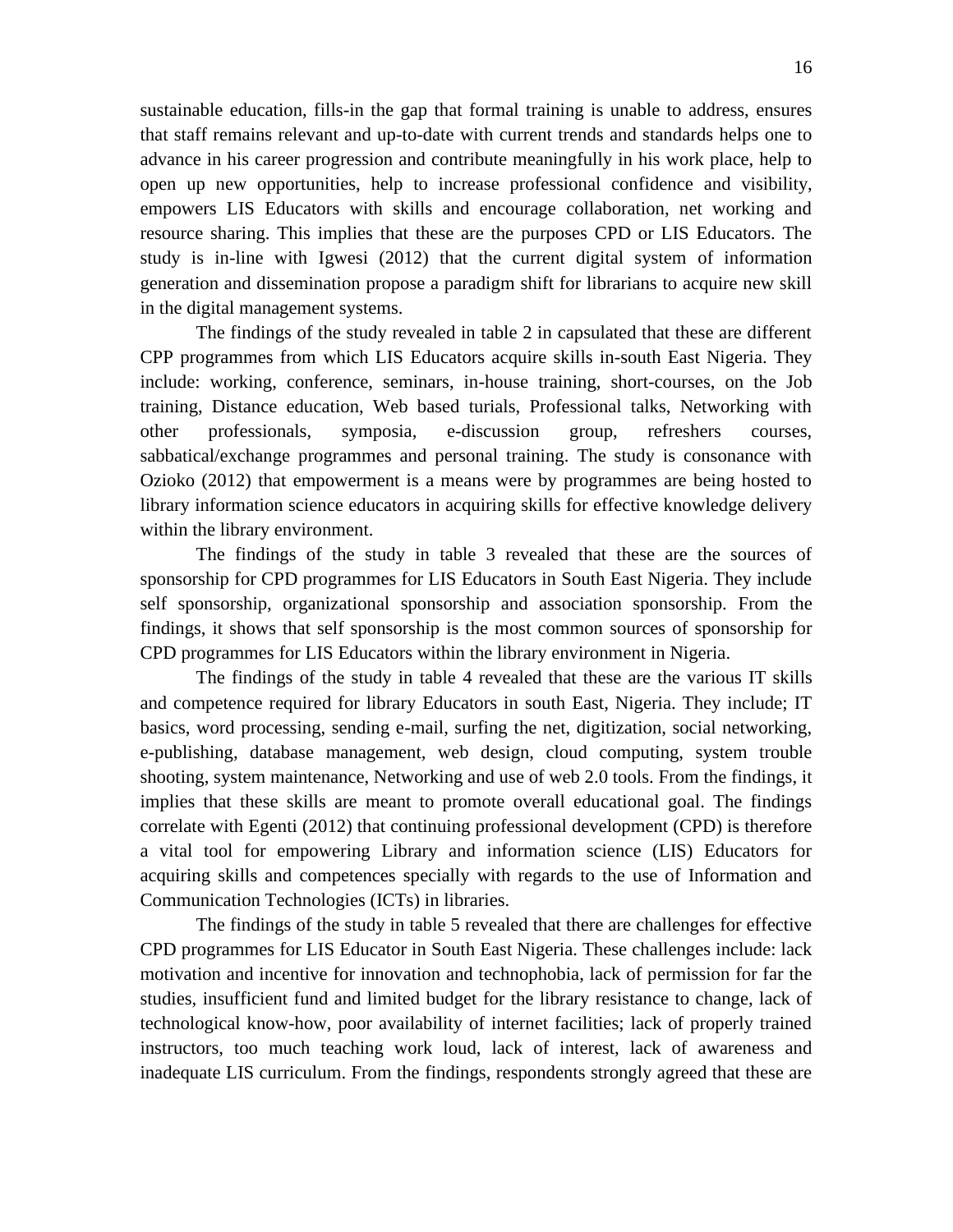the challenges militating against the effectiveness of CPD programmes for LIS Educators in south East, Nigeria.

# **Recommendations and Suggestions**

The following recommendations were made.

- i. A sound technical training, re-training and skill acquisition programs are to be created to continuously expose the staff to the emerging technologies and services in the field.
- ii. Professionals should be encouraged to participate in refresher courses, symposia, seminars, conferences, workshops etc., which offers broad exposure to technical competency and efficiency of the professionals.
- iii. Every professional association must allocate a separate fund adequately for the library professional to attend the training programs from time to time. In order to fully utilize the skills of the staff and to explore their full potentials, it is necessary that the staff is provided the facilities for development.
- iv. All professionals should be given responsibilities and rewards in their respective work in order to motivate them.

# **Reference**

- Ahmed. A. P, Abdukarim, A. D & Mailanti M. K (2019). Enhancing entrepreneurial skills of undergraduate science. Vocational and technical education students through entrepreneurship education. *Journal of Technical and Training (JTET)*. 6 (2).
- Ai-Ling, Y. (2009). Continuous professional development for librarians. *Journal of PPM*, 3: 33-44. [http://eprints.um.edu.my/14369/1/Continuous\\_proffesional\\_development\\_for\\_libr](http://eprints.um.edu.my/14369/1/Continuous_proffesional_development_for_librarians.p%20%20%20%20%20df) [arians.p df](http://eprints.um.edu.my/14369/1/Continuous_proffesional_development_for_librarians.p%20%20%20%20%20df)
- Asom, F. & Suleiman, M. (2017). The incursion of digital information resources and service for effective service Delivery information; university of Nigeria. PP 232- 239.
- Ayolugbe C. J, Jidere A. J & Ogwo. U(2021). Utilization of 200m as an interactive platform in repositioning Library Administration Management for Effective Service Delivery in Academic Libraries in Nigeria. *library philosophy and practice (e-journal) 6514*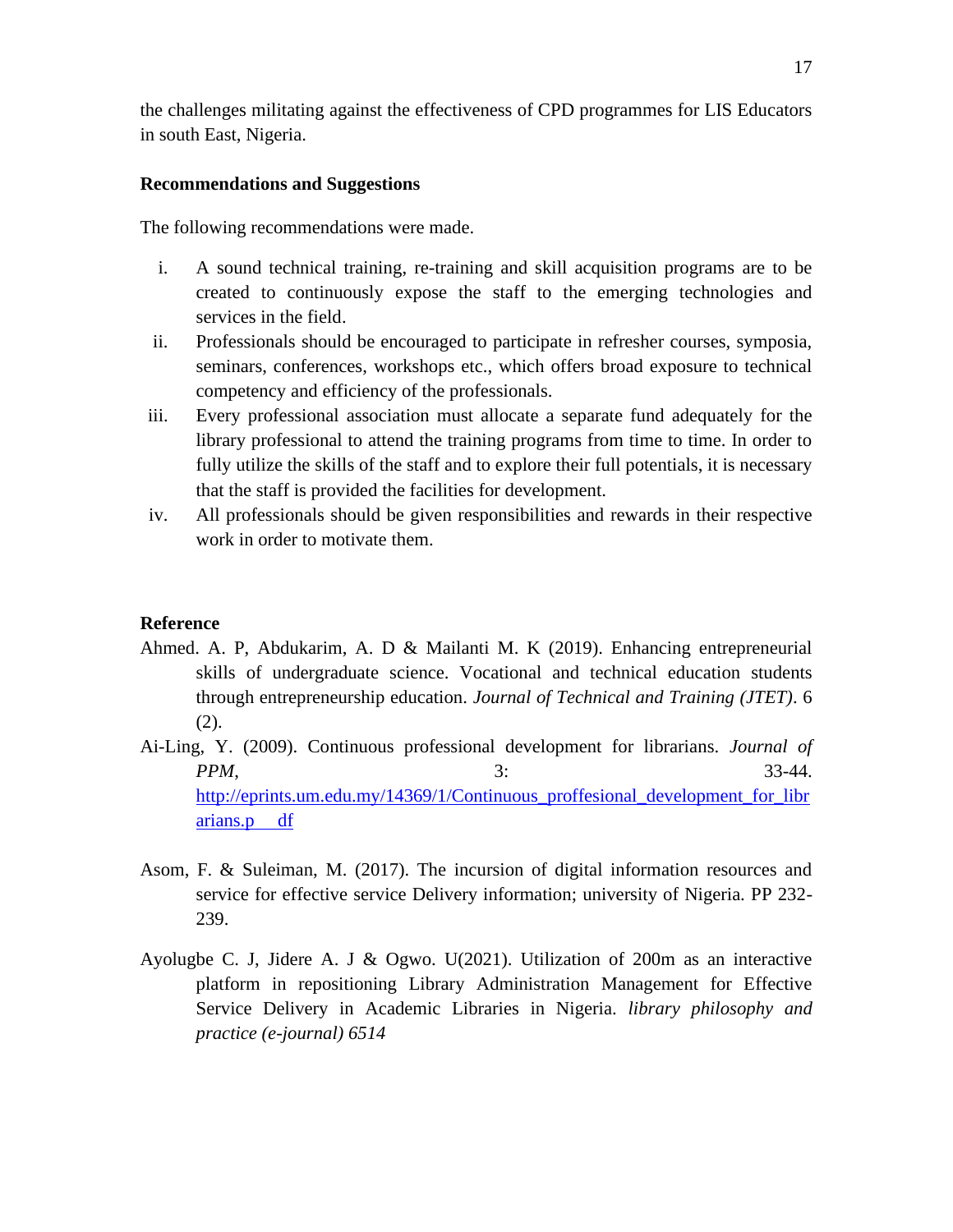- Association of College and Research Libraries (ACRL) (2014). Information Literacy Competency standards for higher education. www/.org/acrl/sites/files/standards
- Chu, A.Y & Goh, P.H (2010). A Study of Web 2.0 application in Library Websites. Library & information Science research, 32(3), 203-211
- Cook, N. A. (2011). Professional development 2.0 for librarians: developing online personal learning network (PLN). Available at<http://conference.ifla.org/ifla77>
- Dika, S. K. & Chukwudum, M. J. (2017). The use of social media for enhancement of service delivery in Academic libraries in Nigeria. Global Best practice in library and information service in contemporary Era. *Paper presented at the 1st international conference of the department of library and information science university of Nigeria; pp. 258-271.*
- Egenti, M. A. (2012). Essential foundations in adult education and non-formal education. Lagos: Goshen Print Media.
- Ewulum, E. O, Ekere, J. N & Maxwell, E. O. (2019). Utilization of modern technology in service delivery in special libraries in South East Nigeria. Innovating in time of change. *Libraries impacting user experience through community transformation Nigeria library Association, pp, 213-227.*
- Ezeani, C. N. & Ekere, J. N. (2009). ICT use by academic librarians in Nigeria: Implications for the library and information science curriculum. *Global Review of Library and Information Science*, 5, 39–50.
- Gomba, G. K. B. (2019). Challenges faced by educators in the implementation of Continuing Professional teacher Development (CPTD): Gauteng Provience. Open Access Peer-Reviewed Chapter. [https://www.intechopen.com/books/teacher](https://www.intechopen.com/books/teacher-education-in-the-21st-century/challenges-faced-by-educators)[education-in-the-21st-century/challenges-faced-by-educators.](https://www.intechopen.com/books/teacher-education-in-the-21st-century/challenges-faced-by-educators) DOI:10.5772/intechopen.84836
- Gulston, K. (2010). The challenges experienced by educators in primary schools regarding continuous professional development [M ED thesis]. University of Pretoria. 2010. [https://repository.up.ac.za/bitstream/handle/2263/28302/dissertation.pdf;sequence](https://repository.up.ac.za/bitstream/handle/2263/28302/dissertation.pdf;sequence=1)  $=1$
- Hornung, E. (2015). Continuing Professional Development of One-Person Librarians in Ireland: A Qualitative Study. *Literacy Information and Computer Education Journal (LICEJ),*6(3):1-6. [http://infonomics-society.org/wp-](http://infonomics-society.org/wp-content/uploads/licej/published-papers/volume-6-2015/Continuing-Professional-Development-of-One-Person-Librarians-in-Ireland-A-Qualitative-Study.pdf)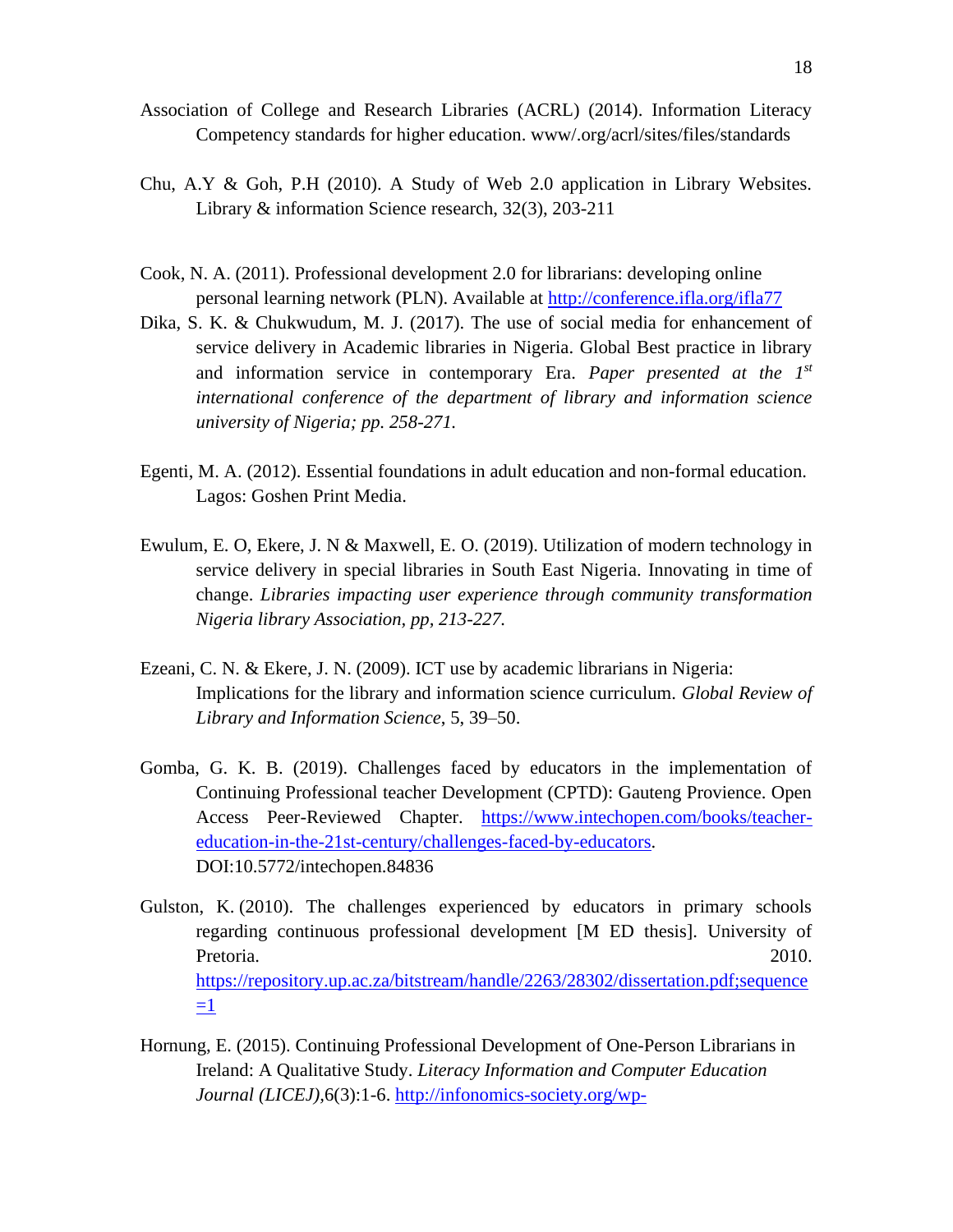[content/uploads/licej/published-papers/volume-6-2015/Continuing-Professional-](http://infonomics-society.org/wp-content/uploads/licej/published-papers/volume-6-2015/Continuing-Professional-Development-of-One-Person-Librarians-in-Ireland-A-Qualitative-Study.pdf)[Development-of-One-Person-Librarians-in-Ireland-A-Qualitative-Study.pdf](http://infonomics-society.org/wp-content/uploads/licej/published-papers/volume-6-2015/Continuing-Professional-Development-of-One-Person-Librarians-in-Ireland-A-Qualitative-Study.pdf)

- Ibenne, S. K. (2010). Information Resources Management. A concise test for libraries and information centers. Owerri: Liv house of Excellence Ventures.
- Igwesi, U. (2012). Digitization of Federal University Libraries in South-East Zone of Nigeria. Germany: LAP LAMBERT
- Ismail J. (2020). Entrepreneurship education for sustainable development, form policies to action. *Institute of Education journal. Review of Education,* 20-632(1) 1-8
- Issa, W.O.A (2010). Imperative and challenges of computer application in libraries. Modern Library and Information Professional in Africa: Ibadann: Text Links Publishers, 1-7.
- Kakoli, D. (2016). Need of Training for Continuing Professional Development of Professional Staff Working in University Libraries. *Paper presented at the 10th Convention PLANNER 2016 Need of Training for Continuing Professional..., held at INFLIBNET Centre, Gandhinagar, Gujarat 09-11 November, 2016.*
- Nagarajan, M. (2012). Information and communication technology literacy among library professionals in the universities of Tamilnadu. *Journal of Adances in Library and Information Science*, 1(2): 54-59. <http://www.jalis.in/pdf/pdf/>
- Narasappa, K. C. & Kumar, P. D. (2016). ICT skills for LIS professionals in the digital environment. *International Journal of Research in Library Science*, 2(2), 55-58. Retrieved from: [http://www.ijrls.in/wp-content/uploads/2016/08/ICT-Skills-](http://www.ijrls.in/wp-content/uploads/2016/08/ICT-Skills-%20for-LIS-Professional-in-the-Digital-Environment.pdf) for-[LIS-Professional-in-the-Digital-Environment.pdf](http://www.ijrls.in/wp-content/uploads/2016/08/ICT-Skills-%20for-LIS-Professional-in-the-Digital-Environment.pdf)
- Nzotta, B.C. (2021). Library Manpower and Education: 1962–1983. *Nigerian Libraries* 20 (1984): 39–52.
- Offorma, G. C (2015). Promoting access in internet facilities in tertiary institution in Nigeria, Aroa, scoatherilage.
- Ogwo, U., Ayolugbe C. J & Igwe N. J. (2019). Entrepreneurship education. A viable tool in enhancing post Basic in Awka Education Zone, *library philosophy and practice*  (e-journal), 2713.
- Oyedokun, T.T., Oyewumi. F. A. &Akanbi, M. L. (2018). Assessment of ICT competencies of library staff in selected universities in Kwara State, Nigeria. *Library Philosophy and Practice (e-journal) 1797*. <https://digitalcommons.unl.edu/libphilprac/1797>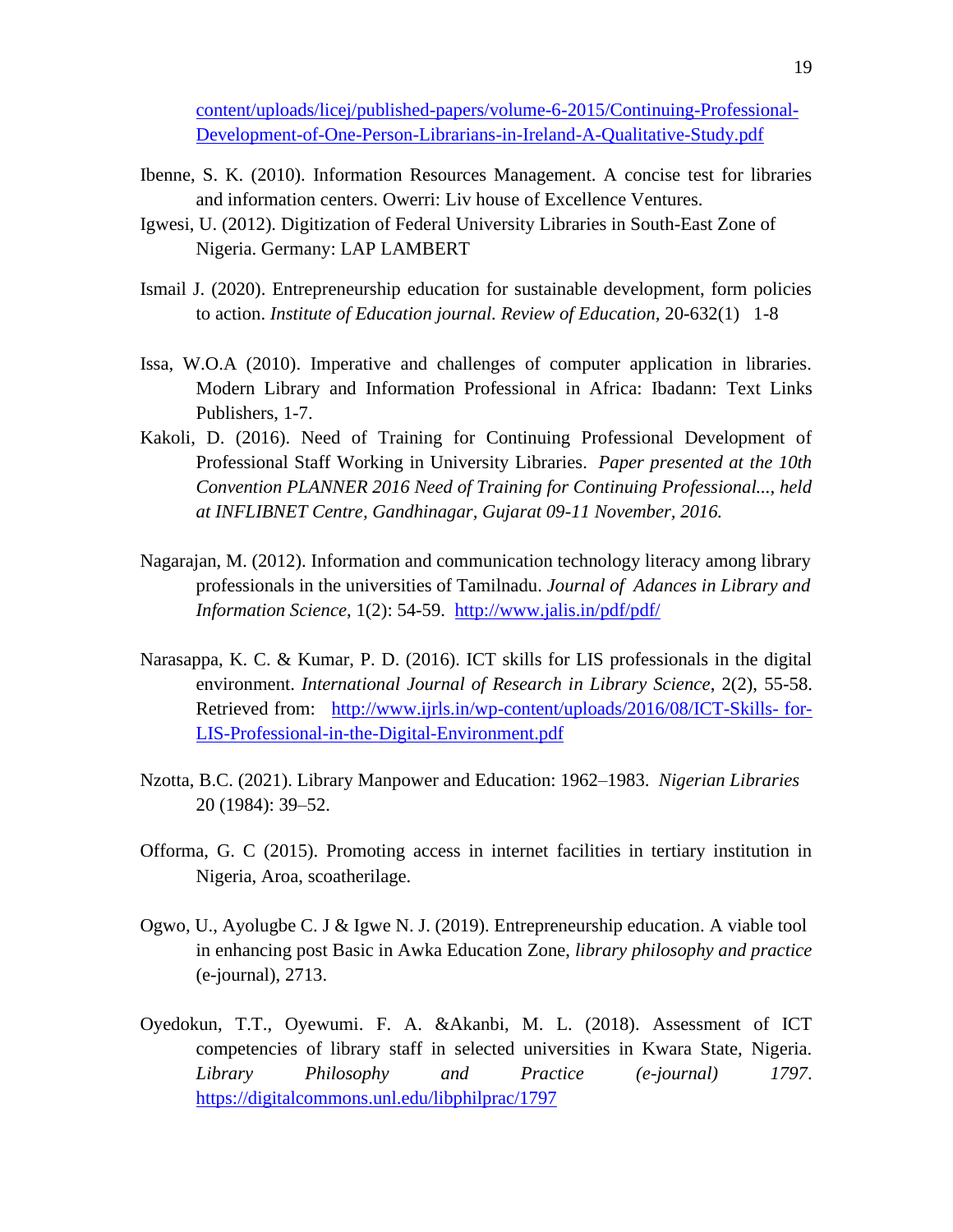- Ozioko, R.E. Echezona, R. I & Osadebe, N.E (212). mentoring as a strategy for continuing professional development for librarians in academic libraries in Nigeria. Nigeria Libraries (1) pp 14.
- Pandita, R. (2013). Library administration and management; innovative practices and principles. *Asian Journal of Multidisciplinary studies,* 1(3), 2321-8819.
- Pitman Training Group (2019). Who needs CPD? [http://www.cpdstandards.com/what-is](http://www.cpdstandards.com/what-is-cpd/who-needs-cpd/)[cpd/who-needs-cpd/](http://www.cpdstandards.com/what-is-cpd/who-needs-cpd/)
- Rafiq, M., Jabeen, M &Arif, M. (2016). Continuing education (CE) of LIS professionals: need analysis & role of LIS Schools. *The Journal of Academic Librarianship*. [https://www.academia.edu/36818971/Continuing\\_Education\\_CE\\_of\\_LIS\\_Profess](https://www.academia.edu/36818971/Continuing_Education_CE_of_LIS_Professionals_Need_Analysis_and_Role_of_LIS_Schools?auto=download) [ionals\\_Need\\_Analysis\\_and\\_Role\\_of\\_LIS\\_Schools?auto=download](https://www.academia.edu/36818971/Continuing_Education_CE_of_LIS_Professionals_Need_Analysis_and_Role_of_LIS_Schools?auto=download)
- Richard, E. (2017). The Importance of Continuing Professional Development (CPD). [https://technicaleducationmatters.org/2017/06/08/the-importance-of-continuous](https://technicaleducationmatters.org/2017/06/08/the-importance-of-continuous-professional-development-cpd/)[professional-development-cpd/](https://technicaleducationmatters.org/2017/06/08/the-importance-of-continuous-professional-development-cpd/)
- Robert-Okah, I. (2011). Gender equity and women empowerment in Nigeria: A paradigm for national development. *Journal of international Gender studies*, pp 167-172
- SarrafZadch, M., Martins, B. & Hazeri; A. (2010). Knowledge management and its potential applicability for libraries *Library Management,* 31(3), 198-212
- Seena, S. T. &Sudhier-Pillai, K. G. (2014). A study of ICT skills among library professionals in the Kerela University Library System. *Annals of Library and Information Studies,* 61, 132- 141. Retrieved from: [www.op.niscair.res.in/index.php/ALIS/article/download/4913/109](http://www.op.niscair.res.in/index.php/ALIS/article/download/4913/109)
- Skills You Need (2017). Continuing Professional Development (CPD). <https://www.skillsyouneed.com/ps/continuing-professional-development.html>
- Sule, A. (2013). The influence of the principal's supervisory demonstration strategy on teacher's job performance in Nigeria Secondary School IQSR. *Journal of humanities and social science*. *2 (1),* 39-44.
- Theodosia, S. A. (2006). Continuing Professional Development (CPD) in state-owned university libraries in Ghana. *Library Management*, 28(6/7), 292-305. <http://www.researchgate.net/publication/235307278>